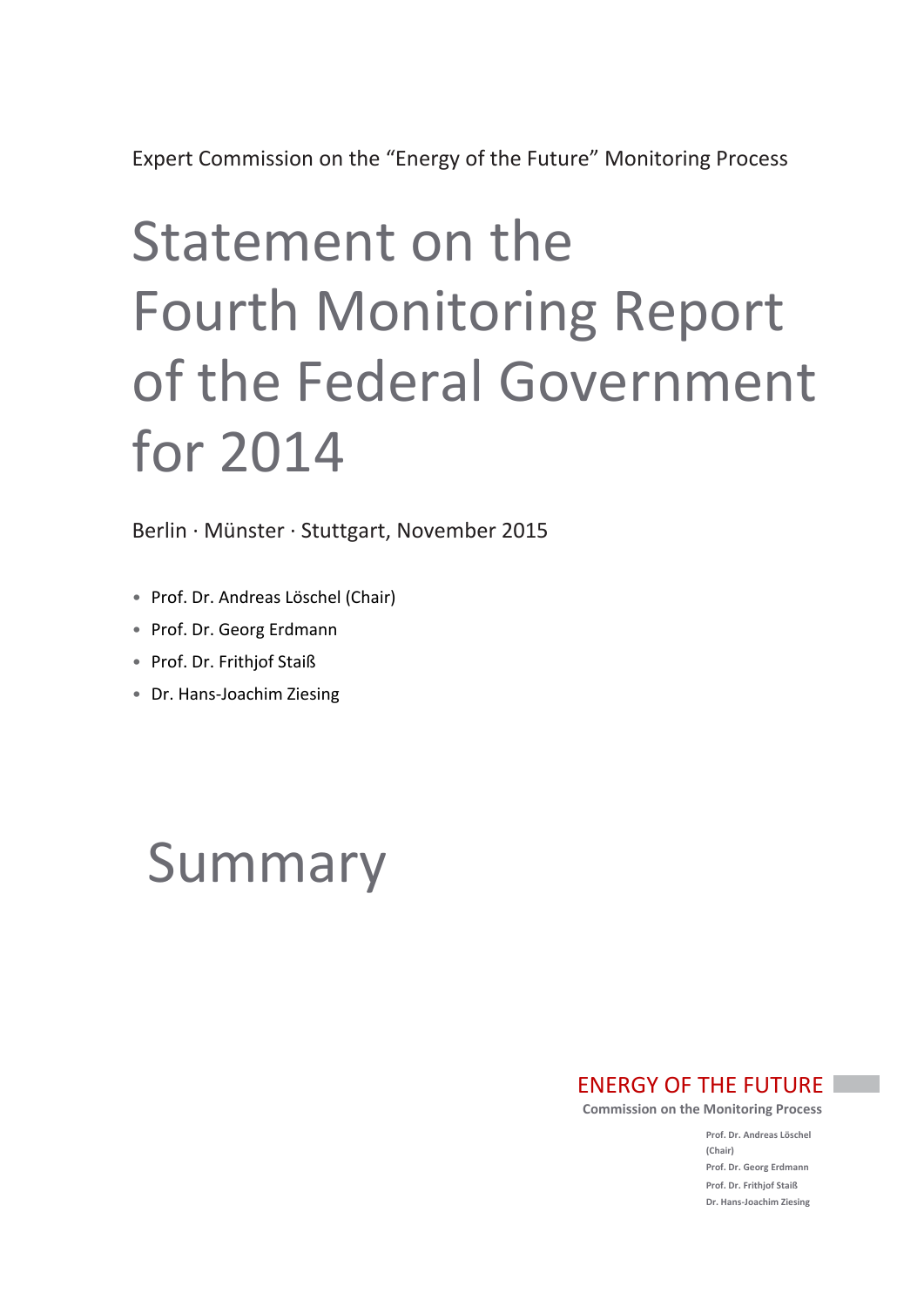#### Expert Commission:

#### **Prof. Dr. Andreas Löschel (Chair)**

University of Münster Am Stadtgraben 9, 48143 Münster Email: loeschel@uni-muenster.de Telephone: +49 251-83-23022

## **Prof. Dr. Georg Erdmann**

Berlin University of Technology, Dept. of Energy Systems Einsteinufer 25 (TA8), 10587 Berlin Email: [georg.erdmann@tu-berlin.de](mailto:georg.erdmann@tu-berlin.de) Telephone: +49 30-314-24656 Fax: +49 30-314-26908

## **Prof. Dr. Frithjof Staiß**

Centre for Solar Energy and Hydrogen Research Baden-Wuerttemberg (ZSW) Industriestr. 6, 70565 Stuttgart Email: [frithjof.staiss@zsw-bw.de](mailto:frithjof.staiss@zsw-bw.de) Telephone: +49 711-7870-210 Fax: +49 711-7870-100

## **Dr. Hans-Joachim Ziesing**

AG Energiebilanzen e.V. (AGEB) Mohrenstraße 58, 10117 Berlin Email: [hziesing@t-online.de](mailto:hziesing@t-online.de) Telephone: +49 30-8913987

# This study is partly based on the outstanding work done by our academic assistants:

University of Münster **Martin Baikowski Oliver Kaltenegger**

Berlin University of Technology, Dept. of Energy Systems **Lars Dittmar Fernando Oster**

Centre for Solar Energy and Hydrogen Research Baden-Wuerttemberg (ZSW)

#### **Maike Schmidt**

Ecologic Institute **Andreas Prahl**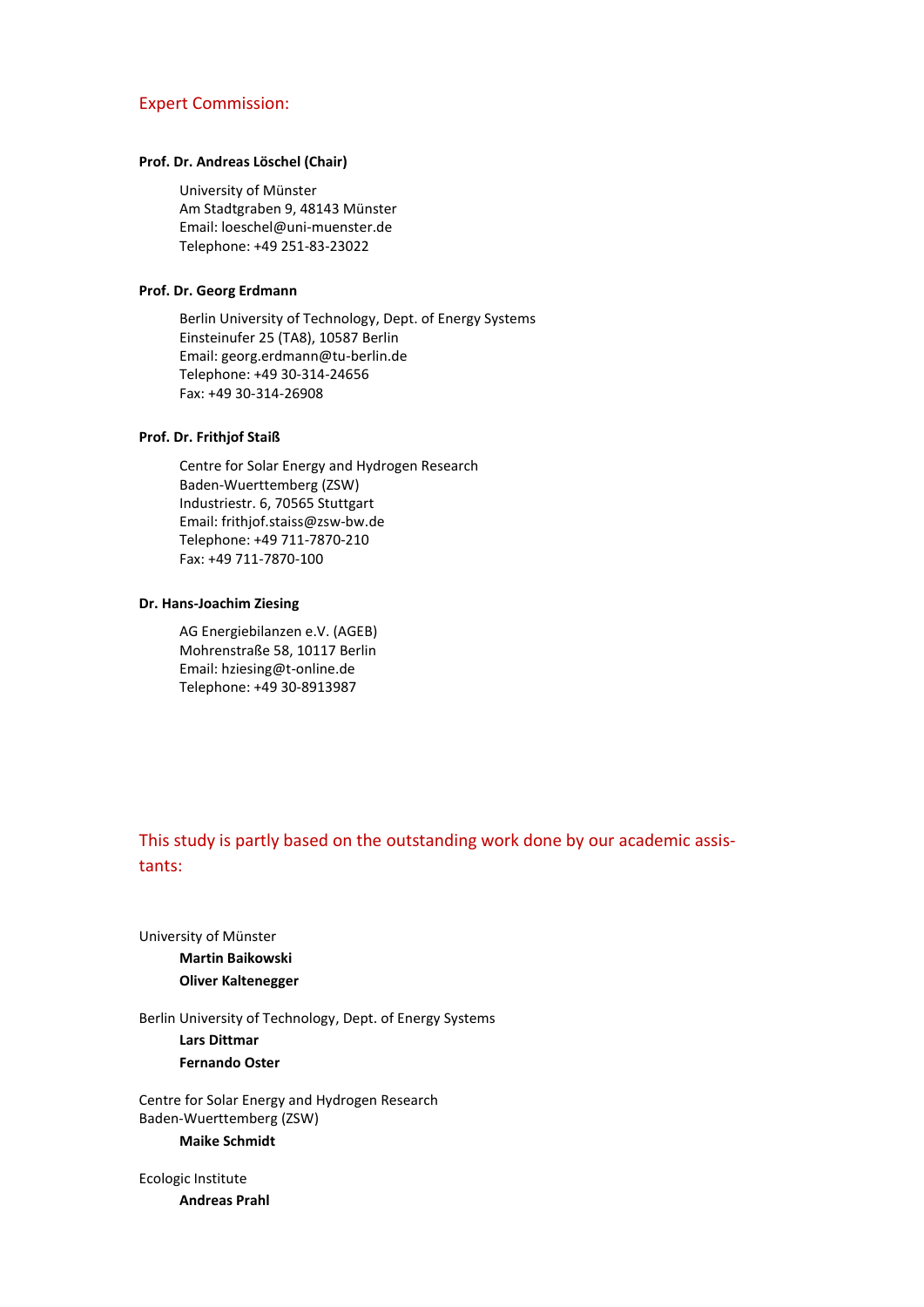# **Statement**

# **0 Foreword**

**1.** This document contains our statement on the Federal Government's Fourth Monitoring Report. The "Energy of the Future" monitoring process is part of a long-term strategy anchored in the Federal Government's Energy Concept of September 2010, the ambitious goals of which were heightened further following the nuclear disaster in Fukushima, Japan, when the phase-out of nuclear power was stipulated by law in June 2011. The monitoring process aims to review the implementation of the programme of measures and of the Energy Concept, with a view to taking corrective measures if required. To this end, the Federal Government appointed an independent expert commission consisting of four energy scientists; they are tasked with evaluating and commenting on the monitoring reports to be produced by the ministries each year. Following last year's broader-based Progress Report, which is published every three years and which looks towards the coming years and includes a major analytical element, the statement in the current year, 2015, again refers to a monitoring report. These regular reports basically provide a fact-based overview of the current status of progress with regard to the implementation of the energy transition.

**2.** This year's statement refers to the draft of the Fourth Monitoring Report, which was provided to us by the Federal Ministry for Economic Affairs and Energy on 5 November 2015. At that time, the report was still being coordinated among the ministries; the chapter on transport was missing entirely. Against this background, it was unfortunately impossible to provide useful comments on this important aspect of the energy transition in which - going by current developments - the attainment of the 2020 target has moved a long way off. Apart from that, the necessary drafts and information were made available to us in sufficient time this year. We are grateful to the Federal Ministry for Economic Affairs and Energy for its efforts in this regard.

**3.** As part of the monitoring process and in the context of the sharing of information for the Fourth Monitoring Report, numerous meetings took place with representatives of the Federal Ministry for Economic Affairs and Energy, the Federal Network Agency and the Federal Environment Agency. In September 2015 there was a separate meeting between the expert commission and representatives of the Federal Ministry of Transport and Digital Infrastructure. These meetings provided scope to discuss the specifics of planned Federal Government policy instruments and to answer critical questions from the expert commission.

**4.** Some of the points raised in the meetings have been built into this statement (e.g. the question of the "integrated development" of the energy system). Furthermore, the chair of the expert commission was a member of the "Energy Transition Research Forum" at the Federal Ministry of Education and Research and of the board of trustees of the academy project "Energy Systems of the Future" of the Leopoldina National Academy of Sciences, the Union of German Academies of Sciences and acatech. Our thanks go to all our interlocutors, and particularly those in the ministries and federal authorities, for the constructive cooperation.

**5.** The National Action Plan on Energy Efficiency, which was adopted in December 2014, is the central pillar of the Federal Government's work in the 18th legislative term to boost energy efficiency in consumption and to conserve energy. The Fourth Monitoring Report devotes a separate sub-chapter to the National Action Plan on Energy Efficiency. In future, there is to be a separate monitoring process on the National Action Plan on Energy Efficiency, and it will be supported by the expert commission. In this context, a meeting between the expert commission and Prof. Dr. Ortwin Renn of Stuttgart University in September 2015 should be highlighted. The discussions focused on issues relating to energy efficiency monitoring, e.g. the shaping of policy instruments by considering insights from behavioural economics. We devote a broadly designed, fundamental chapter of this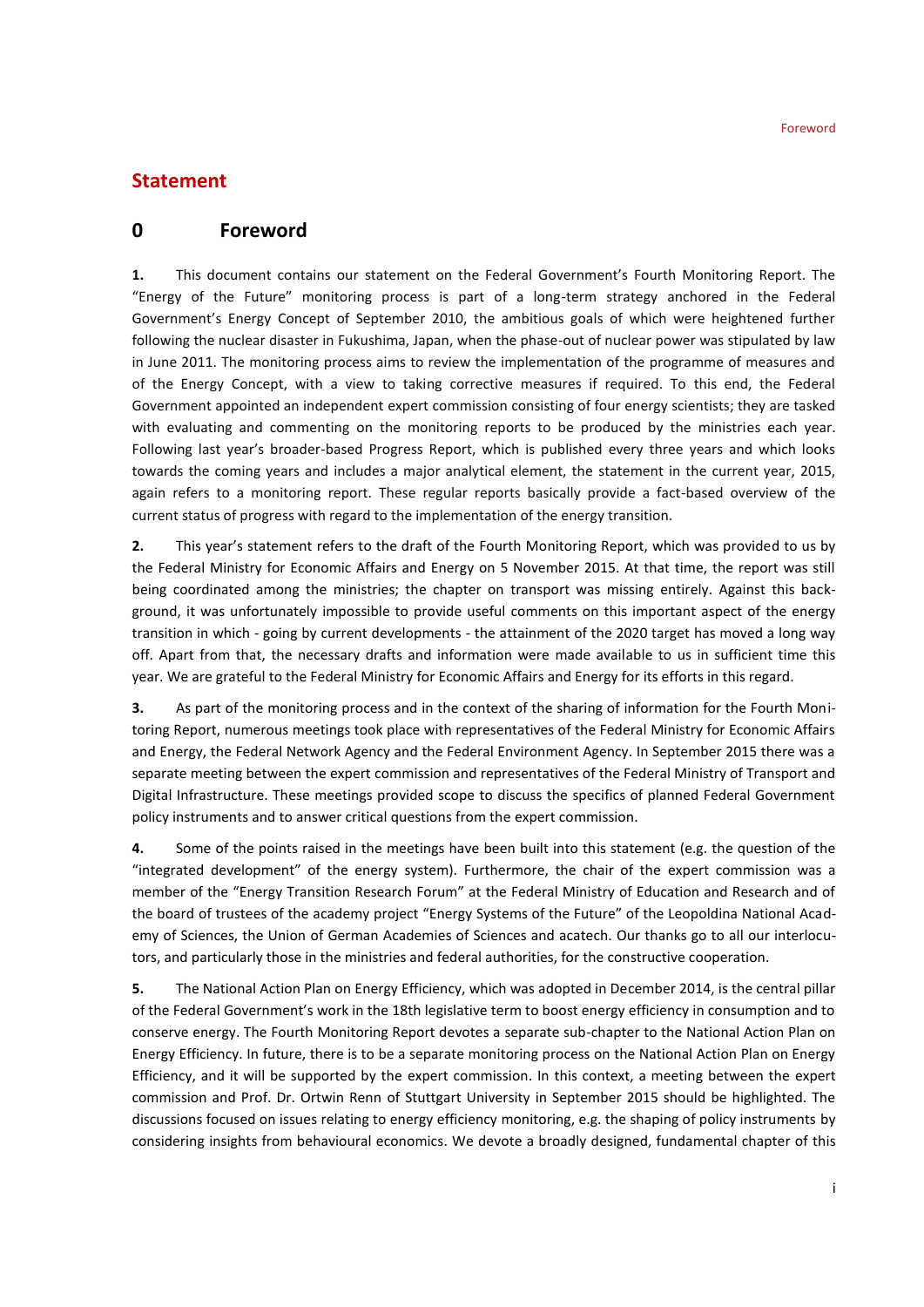statement to the question of energy efficiency and the National Action Plan on Energy Efficiency. The dialogue with the "Energy Systems of the Future" academy project is to be continued next year.

**6.** The statement of the expert commission on the first Progress Report by the Federal Government made a contribution amongst policymakers and the public towards the debate on the attainment of the goals of the energy transition. A large number of our suggestions and concepts were received very positively by the Federal Government and third parties. These include the issue of real unit energy costs, which has been taken up by other research institutes and institutions. With regard to central recommendations which have not been taken up by the Federal Government in particular, we will comment in greater detail below or explain our proposals in greater depth. On 25 February 2015, the members of the expert commission had the opportunity to discuss their view of the status of the energy transition and current successes and deficiencies with the Bundestag Committee for Economic Affairs and Energy.

**7.** The expert commission could not have produced this statement without the outstanding dedication of their academic assistants. For this reason, our sincere thanks go to Martin Baikowski, Oliver Kaltenegger, Roland Kube and Dr. Jörg Lingens of the University of Münster, Lars Dittmar and Fernando Oster of the Energy Systems Department of TU Berlin, Maike Schmidt of the ZSW, Stuttgart, and Andreas Prahl of the Ecologic Institute, Berlin.

**8.** Any errors or omissions in this statement are the sole responsibility of the undersigned.

Berlin, Münster, Stuttgart, 18 November 2015

Georg Erdmann **Andreas Löschel** Andreas Löschel

Frithjof Staiß **Hans-Joachim Ziesing**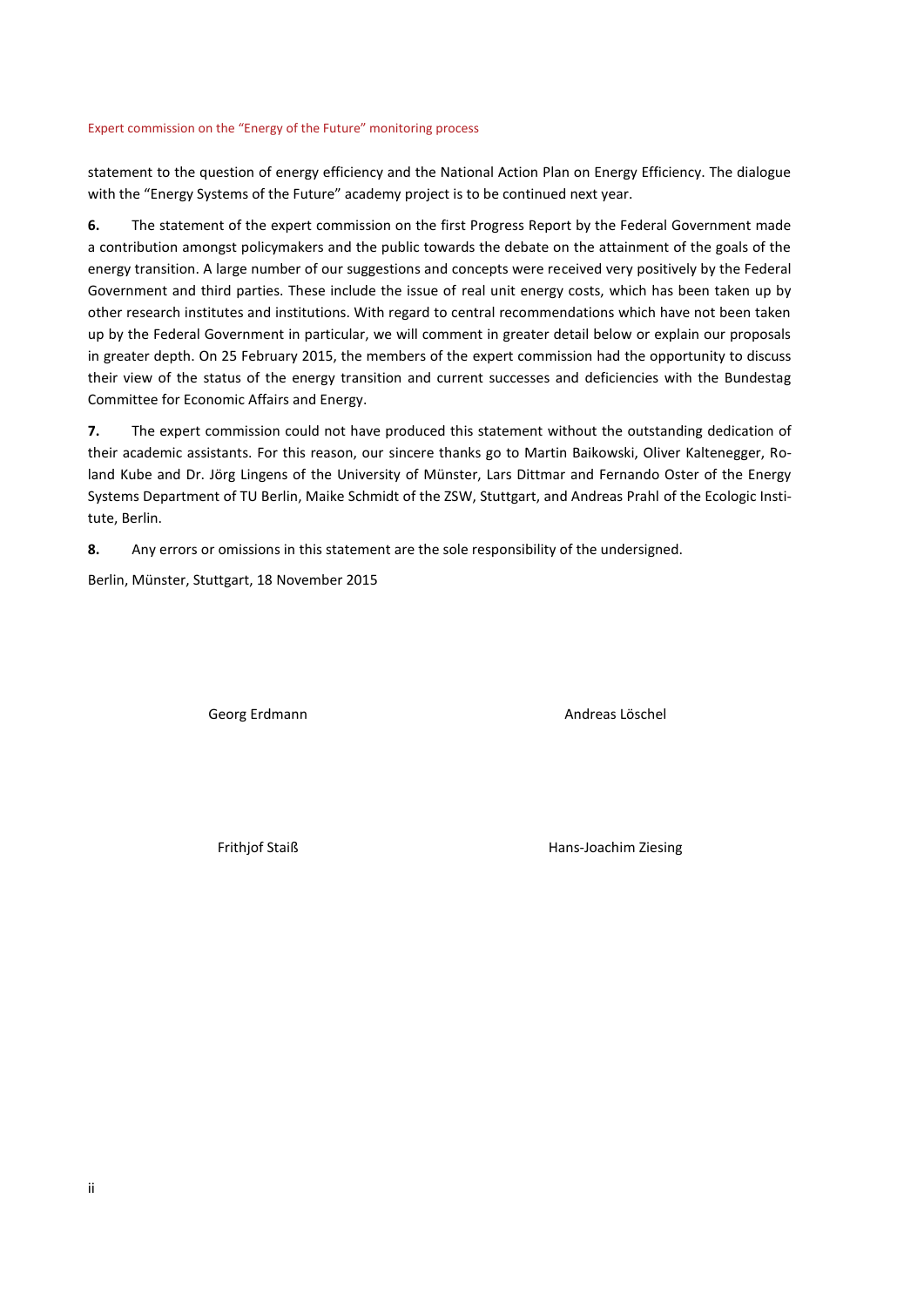# **Summary of the statement**

## **Statement on the Fourth Monitoring Report of the Federal Government**

**1.** This document contains our statement on the Federal Government's Fourth Monitoring Report. The **"Energy of the Future" monitoring process** is part of a long-term strategy anchored in the Federal Government's Energy Concept of September 2010, the ambitious goals of which were heightened further following the nuclear disaster in Fukushima, Japan, when the phase-out of nuclear power was stipulated by law in 2011. The "Energy of the Future" monitoring process is to i) provide a fact-based overview of the status of the implementation of the energy transition, ii) evaluate the attainment of the goals, assess measures and if appropriate propose measures to attain the goals, and iii) present likely developments in Progress Reports and derive recommendations for action (BMWi, 2015a). To this end, the Federal Government appointed an independent expert commission consisting of four energy scientists; they are tasked with evaluating and commenting on the monitoring reports to be produced by the ministries each year.

**2.** The Federal Government's Fourth Monitoring Report continues the development of the structure for the long-term monitoring of the energy transition. The monitoring reports have become an established and significant component of the transformation of the energy system. Following the more problem-oriented Progress Report of 2014, the **2015 Monitoring Report** again describes very fact-based indicators and their changes. In the light of this, the expert commission repeats its recommendation that the Federal Government's monitoring reports should go beyond the mere presentation of indicators and their changes, and should aim to analyse and evaluate the observed developments. The naming of problems, the analysis of causes and the drawing of conclusions for policy initiatives are urgently needed, particularly where targets in specific fields of action are very unlikely to be met. Evaluation is also a central task for the monitoring reports.

**3.** This year's **statement refers to the draft of the Monitoring Report**, which was provided to the expert commission by the Federal Ministry for Economic Affairs and Energy on 5 November 2015. At that time, the report was still being coordinated among the ministries; the chapter on transport was missing entirely. For that reason, it was unfortunately impossible to provide useful comments on this important aspect of the energy transition. This statement again analyses in detail relevant developments, targets and measures. Our main focus is on the following issues:

- the monitoring process as an element of the energy transition,
- integrated development of the energy system,
- greenhouse gas emissions,
- renewable energy,
- energy efficiency and the National Action Plan on Energy Efficiency,
- transport,
- electricity industry,
- energy prices and energy costs,
- macroeconomic and societal impact of the energy transition and
- outlook up to 2030.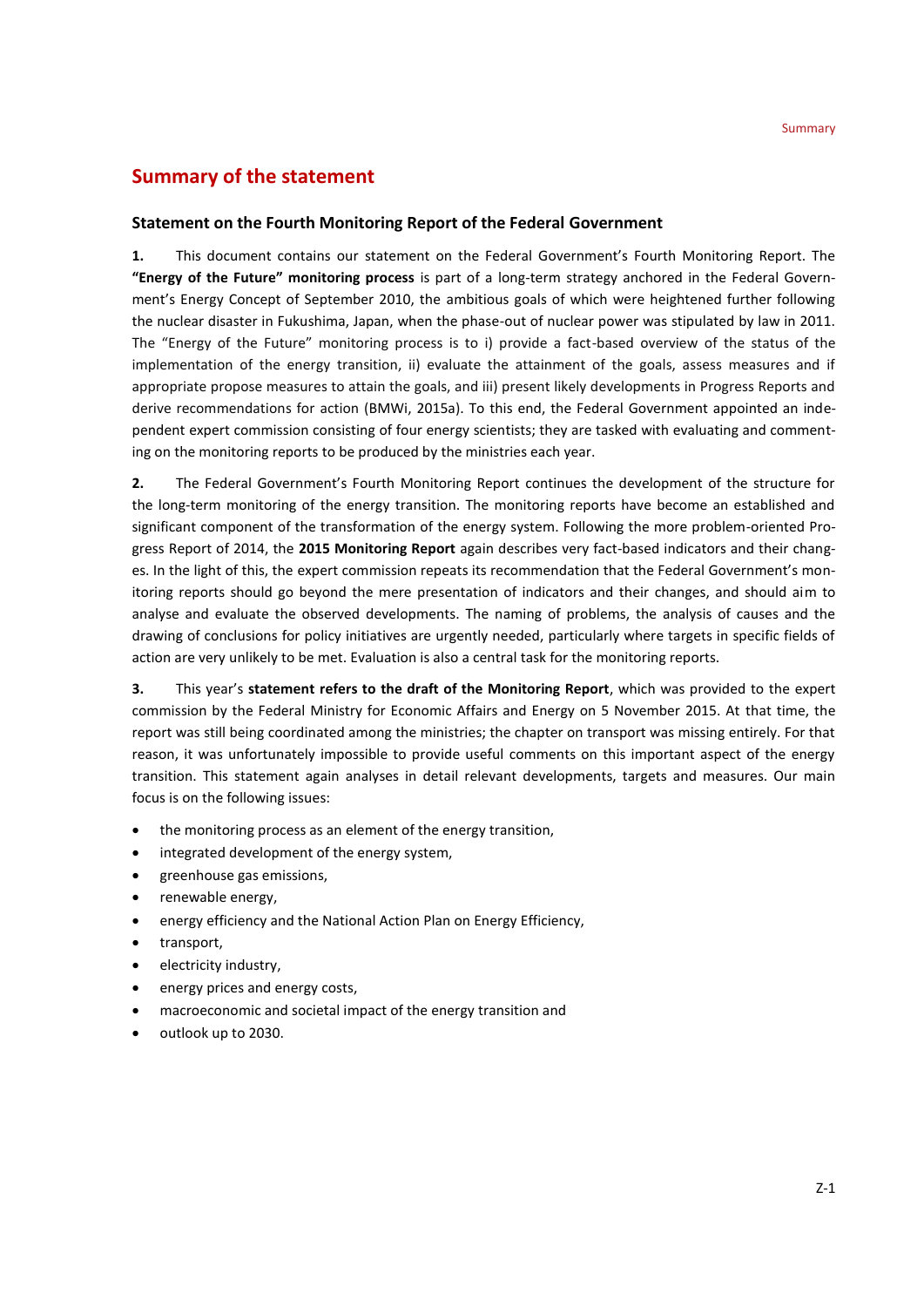Nuclear energy is not covered by this report, since there are no signs that the phase-out schedule will change. The expert commission will consider the related challenges (e.g. search for final storage site, securing the funding, lawsuits by the energy companies) at a later stage.

**4.** These comments assess statements made in the Federal Government's Monitoring Report and add to them where the expert commission believes that aspects of considerable significance require further treatment (e.g. sector coupling, monitoring of the National Action Plan on Energy Efficiency, energy costs, outlook up to 2030). In line with our mandate, our report refrains from making forecasts where this would involve the use of models, and from making substantiated evaluations of measures. However, we do look at the likely effects of the energy policy and environmental policy decisions taken in terms of likely target attainment in order to identify **relevant fields of action**. Like the Monitoring Report, this statement refers to 2014; in view of the timing of the publication, the information already available for 2015 is also taken into account.

## **The monitoring process as an element of the energy transition**

**5.** As the Federal Government states in its Monitoring Report, the development of the target indicators varies widely. In some cases, we move along the target path (e.g. renewables-based electricity generation); in others, we are clearly below (e.g. greenhouse gas emissions and efficiency in transport). The expert commission basically shares the Federal Government's view, but sees more or less pronounced **risks to target attainment** in the case of certain indicators. The following section briefly sketches out the changes to important variables, because comprehensive needs for action derive from the empirical developments in central variables of the Energy Concept.

**6.** It can be said that there is a significant risk of the Federal Government's central aim, to cut **greenhouse gas emissions** by 40% by 2020 (from the level in 1990), not being met. In comparison with the figures for 2014, this target can only be attained if the emissions are cut by approx. 28 million tonnes of  $CO<sub>2</sub>$  equivalent on average each year up to 2020 (a total of 170 million tonnes). If these figures are compared with the longerterm changes in the years from 2000 to 2014, in which the temperature-adjusted greenhouse gas emissions dropped by scarcely more than 9 million tonnes of  $CO<sub>2</sub>$  equivalent on average each year, it can be seen that the rate of emission reduction must be at least tripled in the few years until 2020.

**7.** The **expansion of renewable energy in the electricity sector**, with a view to attaining a minimum share of 35% of electricity consumption by 2020, is on track. According to initial estimates, a 33% share might be attained in the course of 2015.<sup>1</sup> The guarantor of this success is the Renewable Energy Sources Act. After the new amendment, the version of 1 August 2014 is now in force (EEG, 2014). It defines the first development corridors for specific forms of renewable energy and thus specifies the politically desired quantitative expansion, whilst the overall target is still expressed in terms of relative variables. A 40-45% of gross electricity generation is to be attained by 2025.

**8.** Germany has to meet a national contribution to **gross final energy consumption** of 18% by renewable energy in 2020. In the National Renewable Energy Action Plan pursuant to Directive 2009/28/EC, which launched the implementation of the directive in Germany, the Federal Government assumes that it is even possible to attain a 19.6% share by 2020 (BReg, 2009). At present, however, renewable energy only accounts

1

<sup>&</sup>lt;sup>1</sup> In this context, the question arises as to whether electricity consumption really is a useful target reference point for the share of renewable energy. After all, it is based on the rather implausible assumption that the electricity export surplus (which rose again in 2015) does not contain any electricity generated from renewables. Power generation would surely be a better point of reference; it is likely that renewables will cover just under 30% of this in 2015.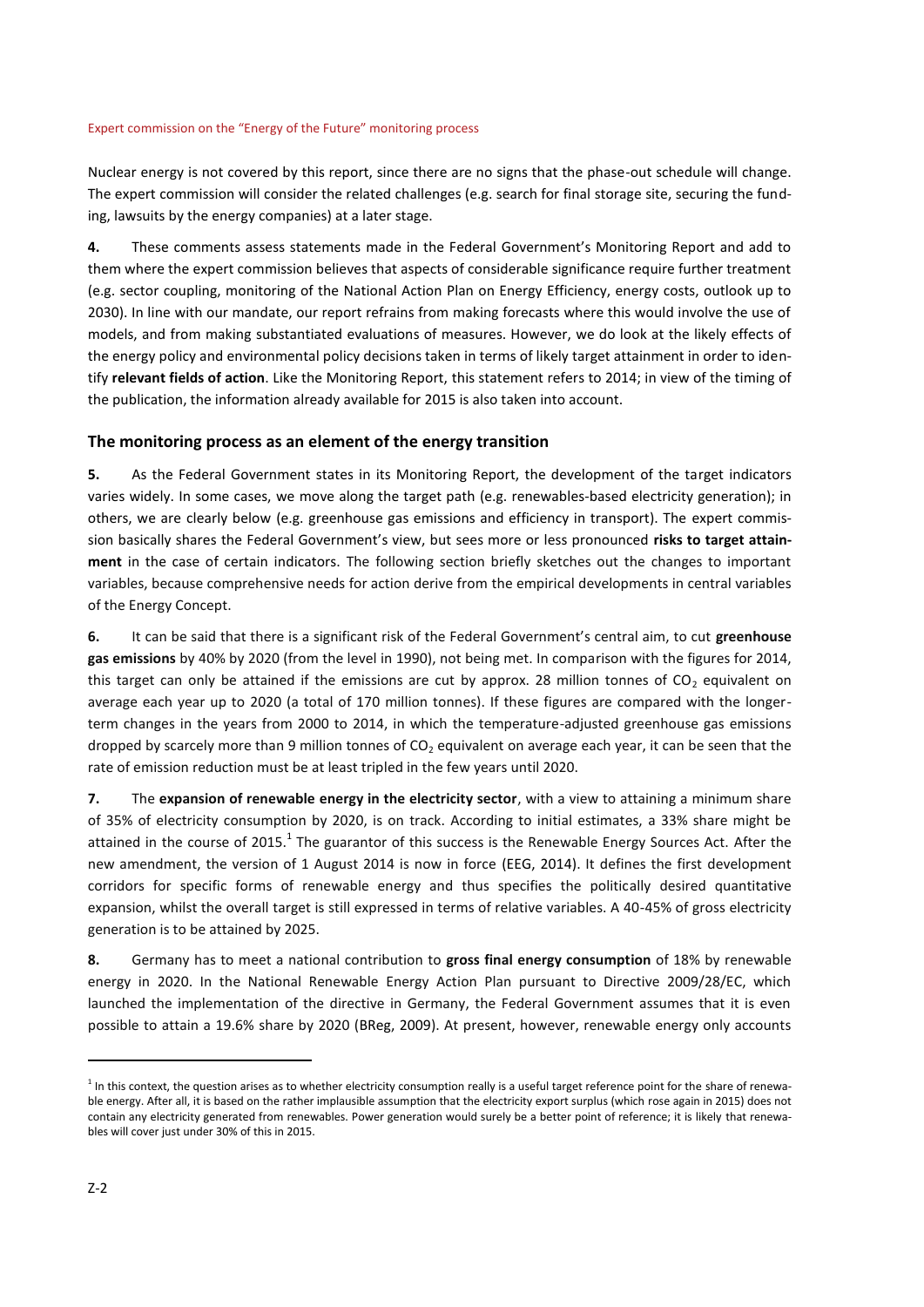for 13.5% of gross final energy consumption according to the Federal Government's Monitoring Report; in 2013, the figure was 13.2%. The Federal Government should show ways to overcome the stagnation in the proportion of renewable energy outside the electricity sector.

**9. Primary energy consumption** is to be reduced by 20% by 2020 compared to 2008 levels. Over the last six years, from 2008 to 2014, it dropped by 6.5% after adjustment for temperature; if the target is to be attained, this rate must be more than doubled during the remaining six years up to 2020. This necessitates considerable additional effort, especially as the target path was clearly missed over the last four years.

**10.** The **gross electricity consumption** situation is clearly different; here, the target is a 10% reduction between 2008 and 2020. In the 2008-2014 period, the fall was 4.6%, or already almost half of the target. The main factors here were increased efficiency in the use of electricity and the economic situation in the industrial sector, particularly in electricity-intensive sectors. However, it is also the case that 2015 is recording a slight rise in electricity consumption, so that it is not possible to be sure that the declining trend will continue. It will be necessary to ascertain whether the instruments intended to cut electricity consumption under the National Action Plan on Energy Efficiency are likely to enable the target to be met.

**11.** The increase in **final energy consumption in transport** in 2014 marks a further setback in terms of the Energy Concept target. This development is due both to passenger and to freight transport on the roads. Both sectors registered an increase in the overall distance travelled to the highest ever figures in the history of the Federal Republic, and this was not offset by progress on efficiency. Here, a crucial role is played by rebound effects between improved vehicle efficiency and distance travelled, as well as between improved vehicle efficiency and an increase in vehicle weight and engine power. For the transport sector, the situation in terms of the attainment of the target of cutting energy consumption by 10% between 2005 and 2020 is particularly problematic. If this target is to be attained, consumption needs to be reduced by 2% each year from the 2014 level - but in the years between 2005 and 2014, there was on average a slight rise of 0.2%.

**12.** The situation for the **space heating requirement** is more favourable (interpreted here as final energy consumption used to cover the space heating requirement); it is to be reduced by 20% between 2008 and 2020 and by 80% by 2050. This segment of final energy consumption has indeed been declining since the beginning of this century. Whilst it rose by approx. 14% between 1990 and 2000, it dropped by nearly 24% between 2000 and 2014. In terms of 2008, the base year, it dropped by nearly 10% by 2014, even though the total floor space has risen by more than 7%. The trend of declining energy consumption needs to be strengthened, particularly with a view to the long-term requirements.

**13.** The Federal Government aims to boost **final energy productivity** in Germany by 2.1% a year, starting from 2008. However, the empirical finding shows that there was an average annual increase of only 1.8% during the 1990-2014 period. In fact, the rate (temperature-adjusted) was only 1.2% from the base year of 2008 until 2014. So Germany has remained consistently below the target path over the last six years. If the 2020 target is to be attained, final energy productivity will have to increase by approx. 3% each year from 2015 on.

**14.** Figure 1 provides a brief **summary of the development so far** and of the changes in selected variables required if the 2020 targets are to be attained. This shows that, with certain exceptions in electricity consumption and final energy consumption for space heating, there are more or less sizable deviations between the other emissions and efficiency target paths and the changes achieved so far. This mainly refers to the greenhouse gas emissions, primary energy consumption, final energy productivity and final energy consumption in the transport sector. Taking the long-term view, this also applies to energy consumption in households for space heating. It is also likely that the target will be missed in cogeneration with a view to its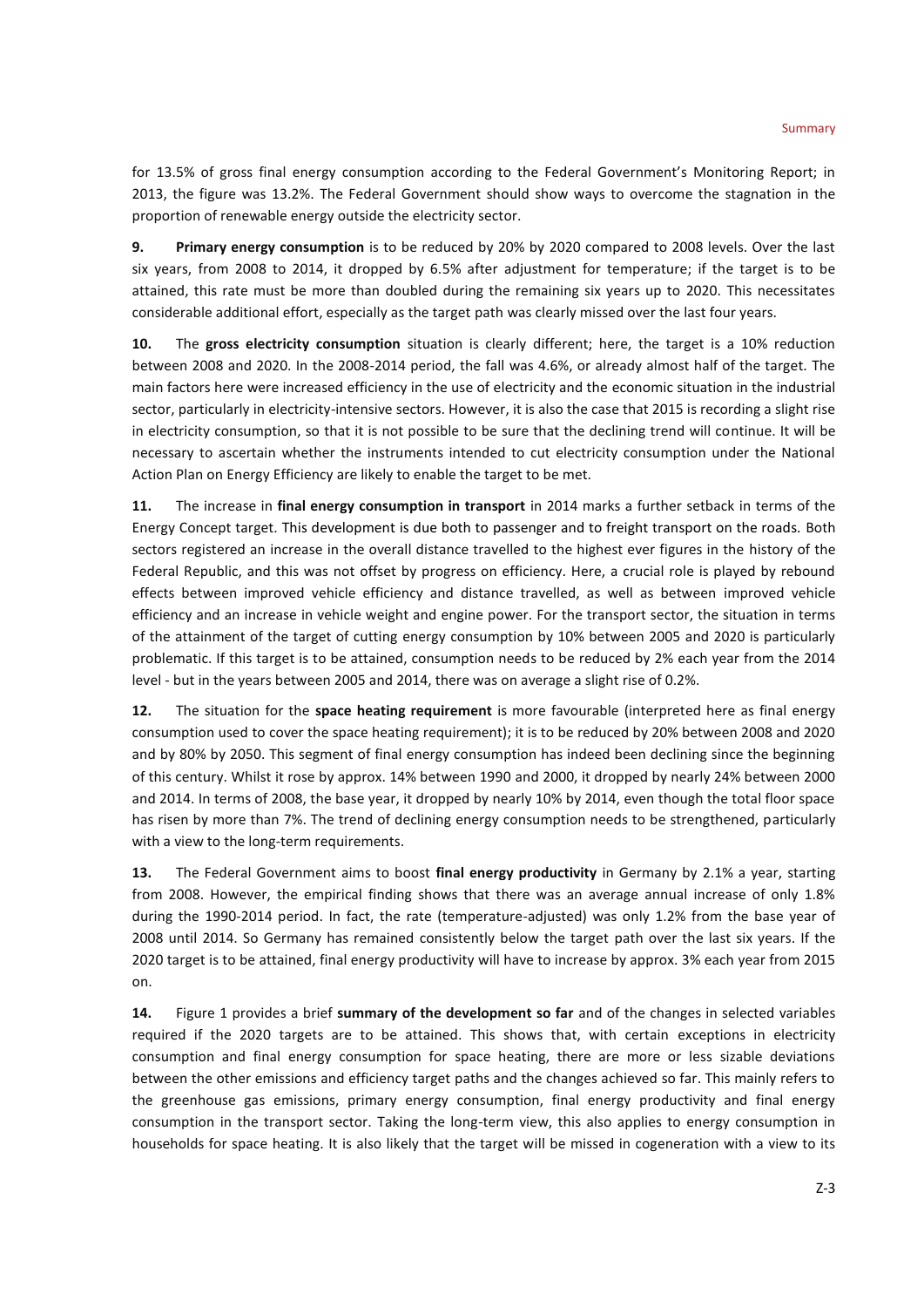share of net electricity generation. This is true at least when the target of a 25% share of total electricity generation - as contained in the current version of the CHP Act - is taken rather than the redefined target based on controllable electricity generation. In this case, the target would actually have been practically attained already.

**15.** In the draft 2015 Monitoring Report, which the expert commission received on 5 November 2015, the level of target attainment for all indicators is evaluated in terms of a **points system** for the first time. The expert commission welcomes the idea of presenting the trend in the form of a points system for the quantitative energy transition indicators. Where less than full points is awarded, there is the danger that the target will be missed in the relevant field, particularly if the target year is not far off. However, it is suggested that the points system should be revised. For example, the developments of the last year should be given greater weight than the developments of earlier years, so that it can be seen whether the most recent development is likely to lessen or heighten the risk of missing the target. This would also provide a better illustration of the urgency of further measures.





#### Source: Own presentation

**16.** The expert commission has made various proposals on the development of a consistent system of indicators in recent years which can be used to reflect and assess the complex package of political targets for the energy transition and guide future action. Some of these proposals have been taken up by the Federal Government, for example the establishment of a hierarchy of targets for the energy transition and the use of innovation indicators. In contrast, some proposals have not been addressed in the Report. Reference should again be made to the main **recommendations by the expert commission** in the previous four sets of statements, so that the recommendations developed for future monitoring are not forgotten. In particular, it is necessary to ensure that the following aspects are taken into consideration:

- development of lead indicators (cf. Chapter 1 in EWK, 2014a),
- evidence-based evaluation of measures, and particularly the distinction between endogenous and exogenous developments (cf. Chapter 3 in EWK, 2014b),
- cancellation of emissions rights (cf. Chapter 4 in EWK, 2014b),
- further development of indicators on security of supply (cf. Chapter 6 in EWK, 2014a),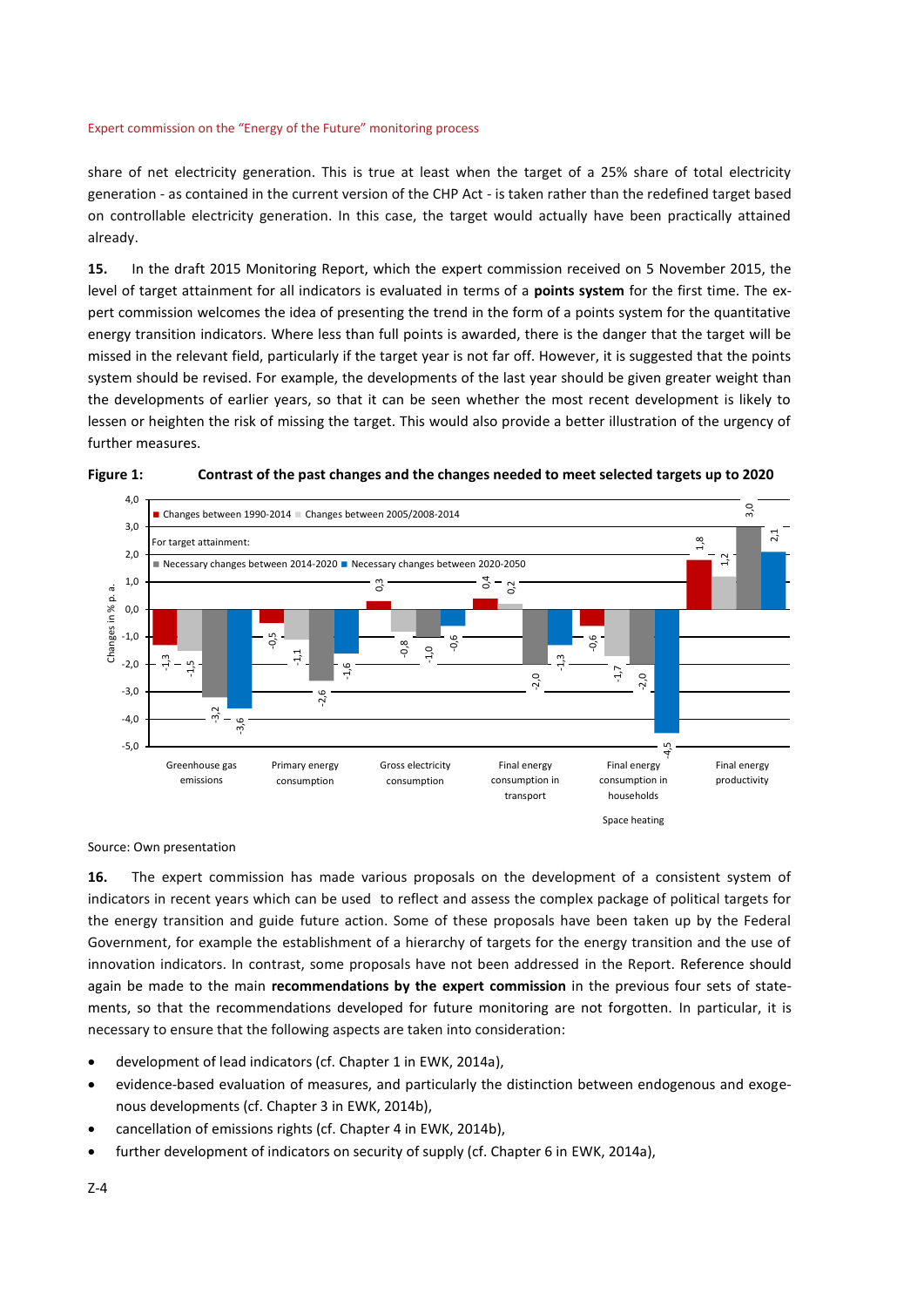- enhanced methodological approach to assess power balance (cf. Chapter 6 in EWK, 2012 and Chapter 6 in EWK, 2014a),
- application of the energy account system (cf. Chapter 7 in EWK, 2012, Chapter 7 in EWK, 2014a and Chapter 11 in EWK, 2014b; Chapter 8),
- international comparisons of real unit energy costs (cf. Chapter 11 in EWK, 2014b; Chapter 8),
- consideration of macroeconomic effects (cf. Chapter 12 in EWK, 2014b; Chapter 9),
- use of a comprehensive system of innovation indicators (cf. Chapter 10 in EWK, 2014b),
- use of model-based analyses (cf. Chapter 2 in EWK, 2014b),
- consideration of distributional conflicts (cf. Chapter 7 in EWK, 2014a; Chapter 9),
- taking account of public acceptance (cf. Chapter 13 in EWK, 2014b),
- environmental impact indicators (cf. Chapter 5 in EWK, 2012 and Chapter 5 in EWK, 2014a),
- possibilities for sector coupling (Chapter 2),
- 2030 Outlook (Chapter 2).

Here, we are engaged in a constructive dialogue with the Federal Government, and we recognise that there is still a need for research into certain points.

## **Integrated development of the energy system**

**17.** The Federal Government's Monitoring Report addresses the question of **"sector coupling"**, but does so at a comparatively abstract level. It is about flexibly deployable technologies to use surplus renewable electricity to provide heat (power-to-heat), fuel or chemical raw materials (power-to-X). Under the prevailing market conditions, including the current rules on charges and taxes, these technologies are not yet economic.

**18.** Following the wishes of the Federal Ministry for Economic Affairs and Energy, the expert commission has considered the question of **cost allocation** and is developing some ideas for this on a scientific basis. One option is "Ramsey prices", which can be used to attain an optimal price differentiation of a homogeneous product (electricity) on various market segments. This concept is similar to the "imputable prices", a priceformation method used in the field of heat-driven CHP. A tax-funded solution is discussed as an alternative concept. In both cases, these are initial ideas, not a finalised cost-allocation proposal.

**19.** The comments centre on **power-to-heat technologies**. Most of them are used on the balancing energy markets "to serve the system", but it would be desirable in terms of the energy transition for the potential of power-to-heat (including power-to-X technologies) to impact on the regular energy markets. Our thinking aims to make a contribution to this.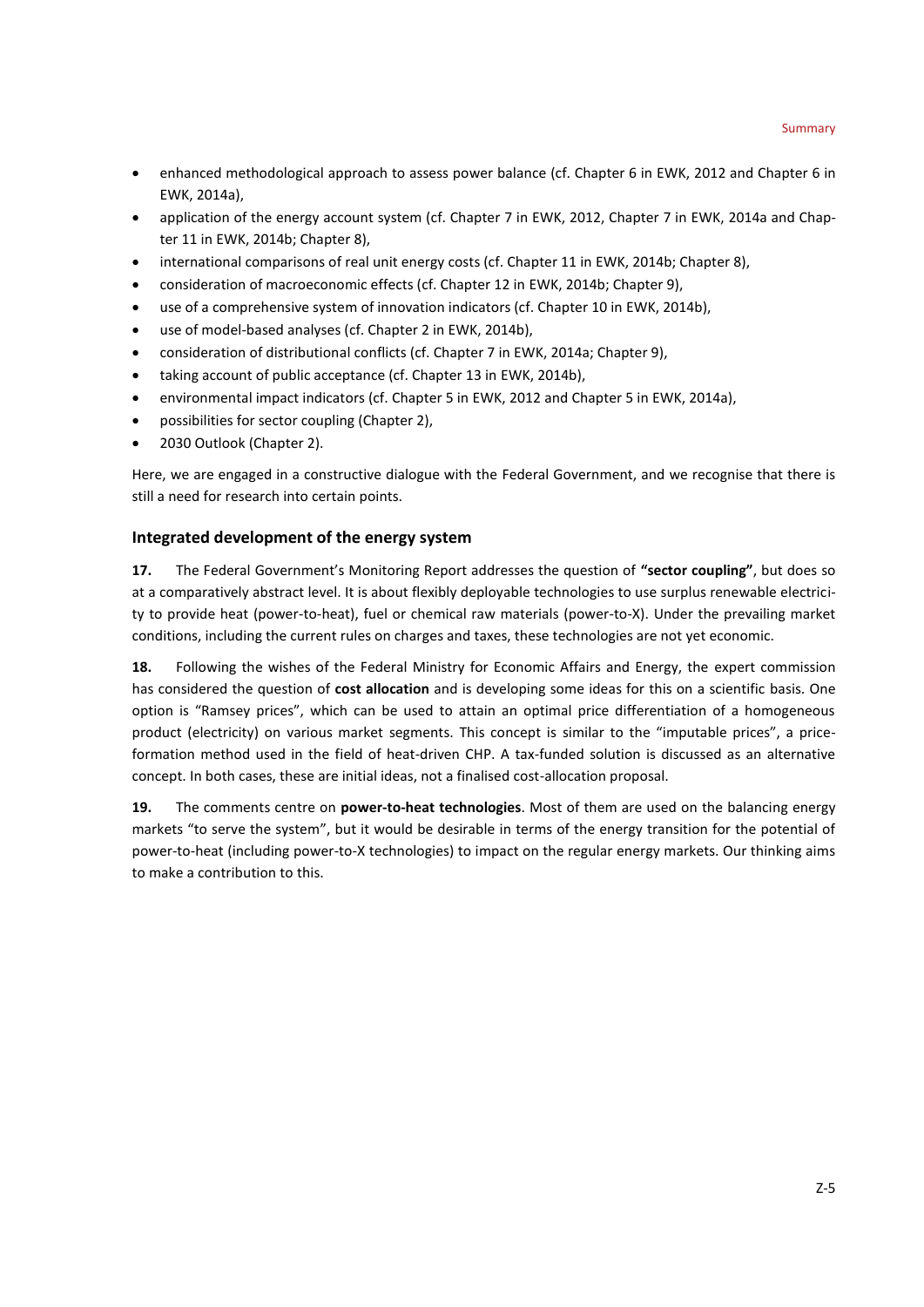#### **Greenhouse gas emissions**

**20.** The expert commission agrees with the Federal Government that continuing with the measures implemented so far is likely to mean that the 2020 reduction target for greenhouse gas emissions will be missed. As in the chapter on primary energy consumption, it would have been desirable for the remarks on greenhouse gas emissions to refer to the influence of temperature. For example, going by one estimate, **greenhouse gas emissions** were probably only 1.7% lower in 2014 than in 2013, not 4.3%, if temperature is taken into account.

**21.** However, the Federal Government's Monitoring Report assumes that the **measures adopted since 2014** can still enable the target to be reached. These measures particularly include the Climate Action Programme 2020, the National Action Plan on Energy Efficiency and the initiative to decommission older lignite-fired power plants. In this context, the expert commission regrets that the Federal Government did not provide it with the Climate Action Report in time.

**22.** The expert commission recognises the **initiatives** the Federal Government has since taken. However, in view of the dimension of the reduction still required for the target to be attained (170 million tonnes of  $CO<sub>2</sub>$ equivalent) and the remaining time until 2020, it takes the view that these activities will not suffice for the attainment of the target, especially as the world market prices for energy make it more difficult to reduce emissions in the electricity sector and the other sectors. Also, the Federal Government has not yet been able to obtain the necessary political majorities for potentially effective instruments like tax breaks for energy refurbishments. In the view of the expert commission, this could have been one of the most effective measures. Furthermore, it is by no means certain that the various measures launched by the Federal Government will bring about sufficient greenhouse gas reductions by 2020. For example, of the desired reduction of 22 million tonnes of  $CO<sub>2</sub>$  equivalent in the electricity sector, now only 12.5 million tonnes are to be attained via the defacto closure of old lignite-fired power plants and 4 million tonnes via the revision of the CHP Act. Even if those figures are achieved, the expert commission does not believe that 22 million tonnes of  $CO<sub>2</sub>$  equivalent are sufficient - as mentioned in the last statement.

**23.** Figure 2 shows that last year did **not see a return to the desired target path** in temperature-adjusted greenhouse gas emissions. For this to be the case, the temperature-adjusted greenhouse gas emissions would have had to drop by over 3% as an annual average for 2013 to 2020, assuming a linear path. Our estimated reduction of 1.7% in 2014 implies that the development is well below that. The absolute figures for the annual reduction needed in future also provide a tangible illustration of the future necessities. The target figure for 2020 signifies maximum greenhouse gas emissions of approx. 765 million tonnes of  $CO<sub>2</sub>$  equivalent (temperature-adjusted). This means that, up to 2020, greenhouse gases need to be cut by an average of approx. 28 million tonnes of CO<sub>2</sub> equivalent every year (a total of 170 million tonnes). In comparison with the 2000-2014 period, with a temperature-adjusted reduction in greenhouse gas emissions of a total of nearly 115 million tonnes of  $CO<sub>2</sub>$  equivalent or an annual average reduction of slightly over 9 million tonnes of  $CO<sub>2</sub>$  equivalent, a tripling of reductions is required.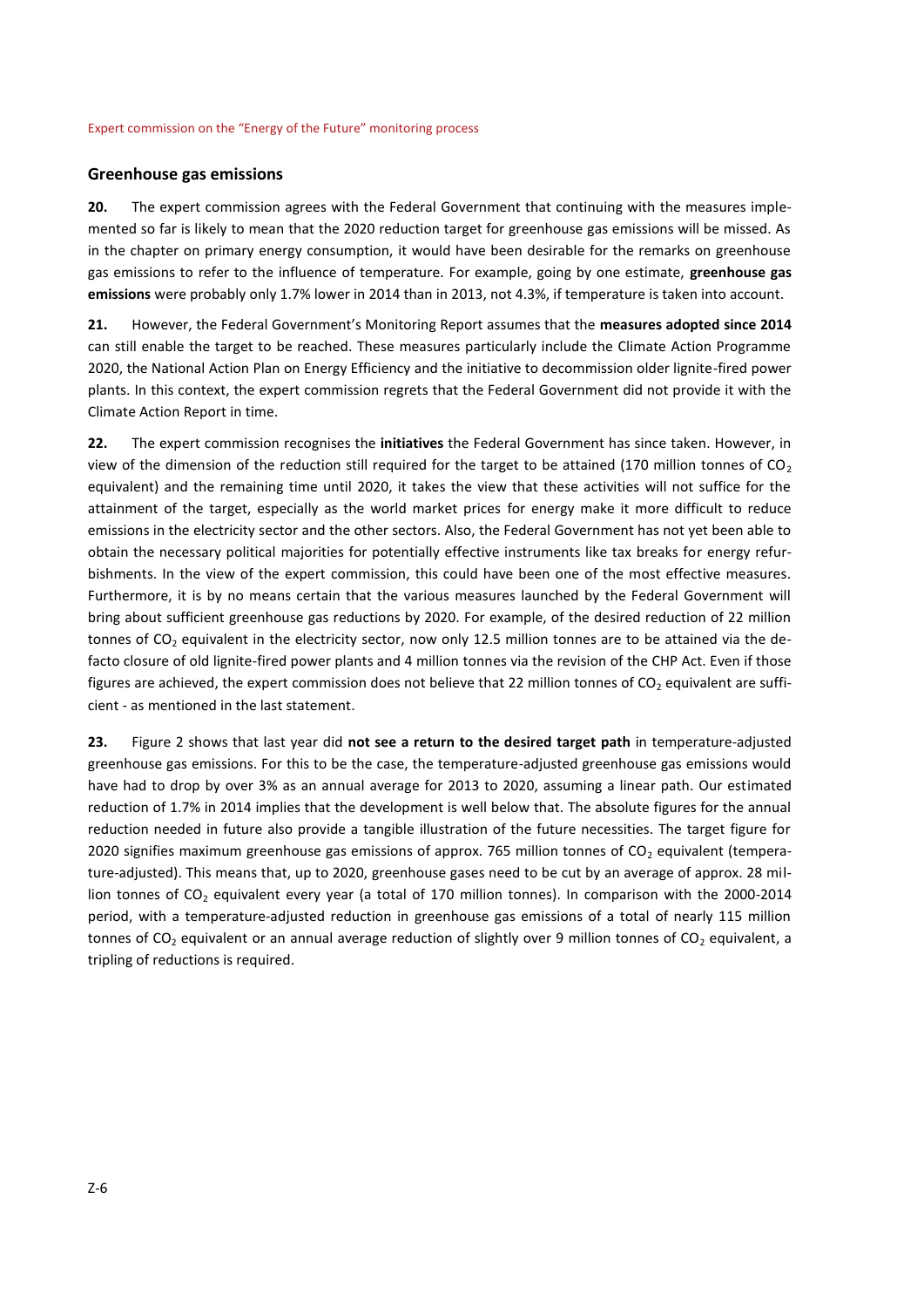

**Figure 2: Development of temperature-adjusted greenhouse gas emissions in Germany from 1990 to 2014, and targets up to 2050**

Source: Own presentation

**24.** Last year, the expert commission made a whole series of proposals about how to handle the likely failure to meet targets. In the view of the expert commission, the current situation is such that, whilst almost all the stakeholders in government, commerce and society would like to support the challenging greenhouse gas reduction targets, there is virtually no willingness to accept the measures needed to achieve this if they seemingly involve personal sacrifices. Everyone knows that **climate change mitigation does not come free of charge**; despite this, many people's behaviour is designed to derive a direct economic advantage from the process. Such a model cannot work.

## **Renewable energy**

**25.** The attainment of the 35% minimum target by 2020 for the proportion of electricity consumption covered by **electricity generated from renewable energy** as set out in the Federal Government's Energy Concept seems likely. It may even be the case that there is significant over-achievement of the target. This is welcome in view of the contribution towards the overriding climate change mitigation goal, since it offers potential to offset other, unattainable goals. In the view of the expert commission, the forthcoming systemic change in the Renewable Energy Sources Act, away from price controls and towards quantitative steering, marks a further step along the road towards exposing renewables-based power generation to competition. In this context, an increasing role is also likely to be played by the rise in quantities of electricity not funded under the Renewable Energy Sources Act. Greater attention should be paid to this segment in the future design of the funding re-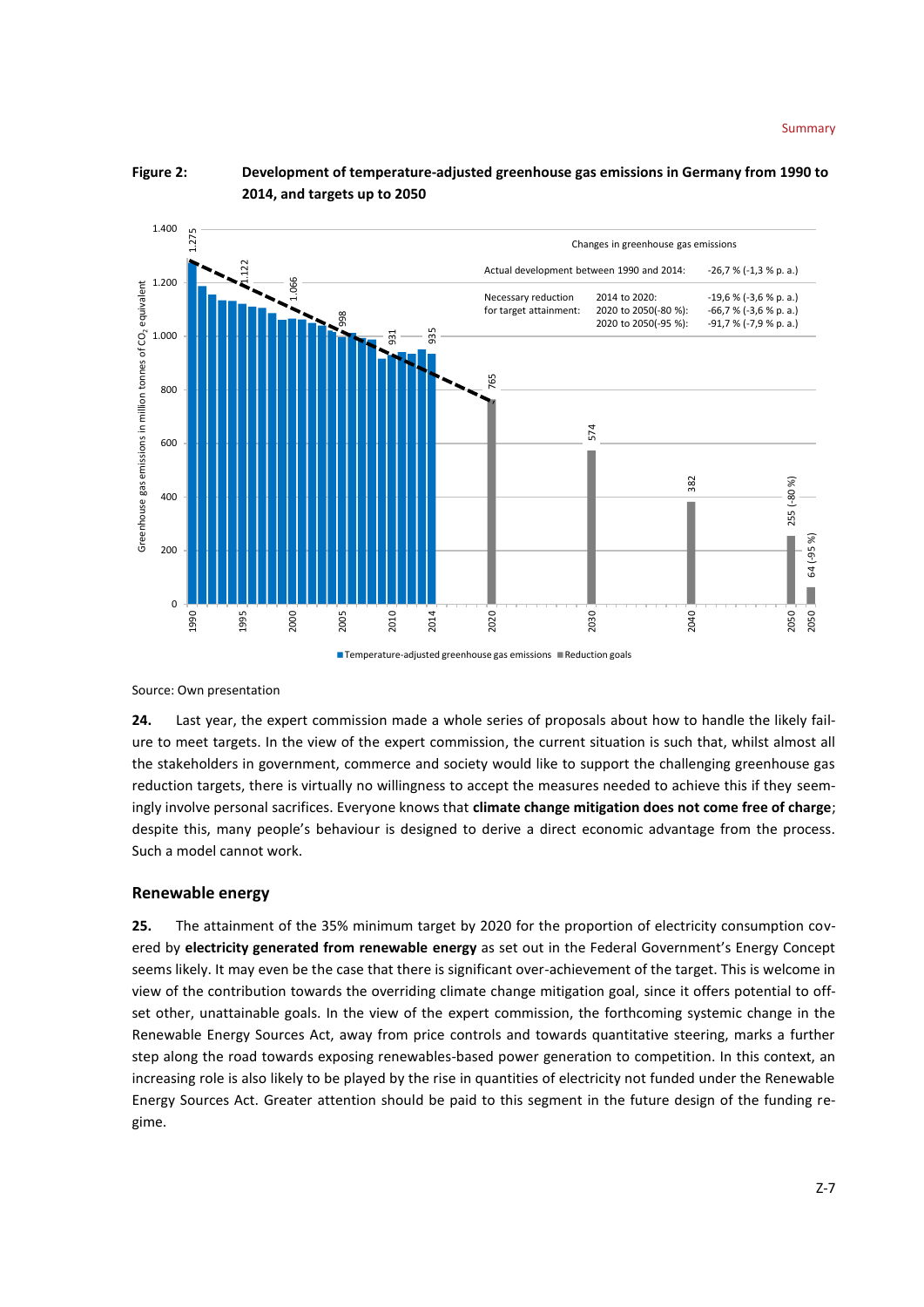**26.** In the field of renewable heat, the Federal Government's Monitoring Report indicates great uncertainties in the data and repeated tinkering with the calculation method, without any transparent explanation of this being provided. For example, the shares cited and the developmental trend diverge significantly from last year's Progress Report. Greater data transparency is crucial, not least for the assessment of the progress made towards the attainment of the 14% target in 2020. The **use of renewable heat** declined in 2014. The Monitoring Report attributes this to the mild weather, but does not say why the percentage share decreased as well.

**27.** In terms of the development of **renewable energy in the transport sector**, there are substantial discrepancies in the data and definitions for the targets (share of renewable energy v. greenhouse gas reduction), so that the reliability of the indicator system used so far seems doubtful. It is possible to factor in certain fuels several times over, meaning that the EU-imposed 10% target up to 2020 could be achieved in arithmetical terms, whilst the actual contribution towards greenhouse gas reduction is likely to be much smaller.

**28.** The proportion of **gross final energy consumption covered by renewables** rose to 13.5% in 2014, but the development has slowed considerably. Progress is now basically only being achieved via the growth in renewable power generation. This raises concerns in view of the little time left in which to attain the 18% target in 2020.

## **Energy efficiency and the National Action Plan on Energy Efficiency**

**29.** The **empirical findings on energy efficiency** show that the developments in electricity consumption and final energy consumption for space heating were roughly on track for the 2020 targets. In terms of the other efficiency-related targets for primary energy consumption, final energy productivity and final energy consumption in the transport sector, however, there are greater or smaller negative deviations. In view of these developments, which are confirmed by the Monitoring Report, the Federal Government has launched a package of roughly 40 new instruments in the National Action Plan on Energy Efficiency. However, in many cases their impact up to 2020 is still uncertain. The expert commission would therefore have liked to see strategies to cover a situation in which the intended savings are lower than expected.

**30.** The expert commission gladly accepts the Federal Government's invitation to accompany the **monitoring of the National Action Plan on Energy Efficiency**. It understands this to mean the evaluation not only of macroeconomic indicators, but also of the individual instruments in terms of their effects, effectiveness and efficiency. However, it is still impossible to make a reliable evaluation of many of the effects. For this reason, the expert commission has for the time being only undertaken some general reflections. These include the question of the causes of an energy efficiency gap, and particularly the **role of market and behavioural failure**. The latter is particularly important for the National Action Plan on Energy Efficiency, since the plan relies very much on changes in behaviour in response to information and advice instead of relying on regulation.

**31.** Further to this, we have formulated a proposal for **10 principles for good energy efficiency monitoring**. These address the suitability of instruments for the relevant fields of action, the demands imposed on the indicator system and the data basis, as well as the evaluation of the effectiveness, particularly taking into account the influence of endogenous and exogenous factors and their interrelationships - not least in terms of the attainment of long-term energy and climate targets. Here, it should be possible to implement the instruments and measures efficiently, and also the relevant monitoring process itself. Recommendations must always meet the requirements for transparency and neutrality.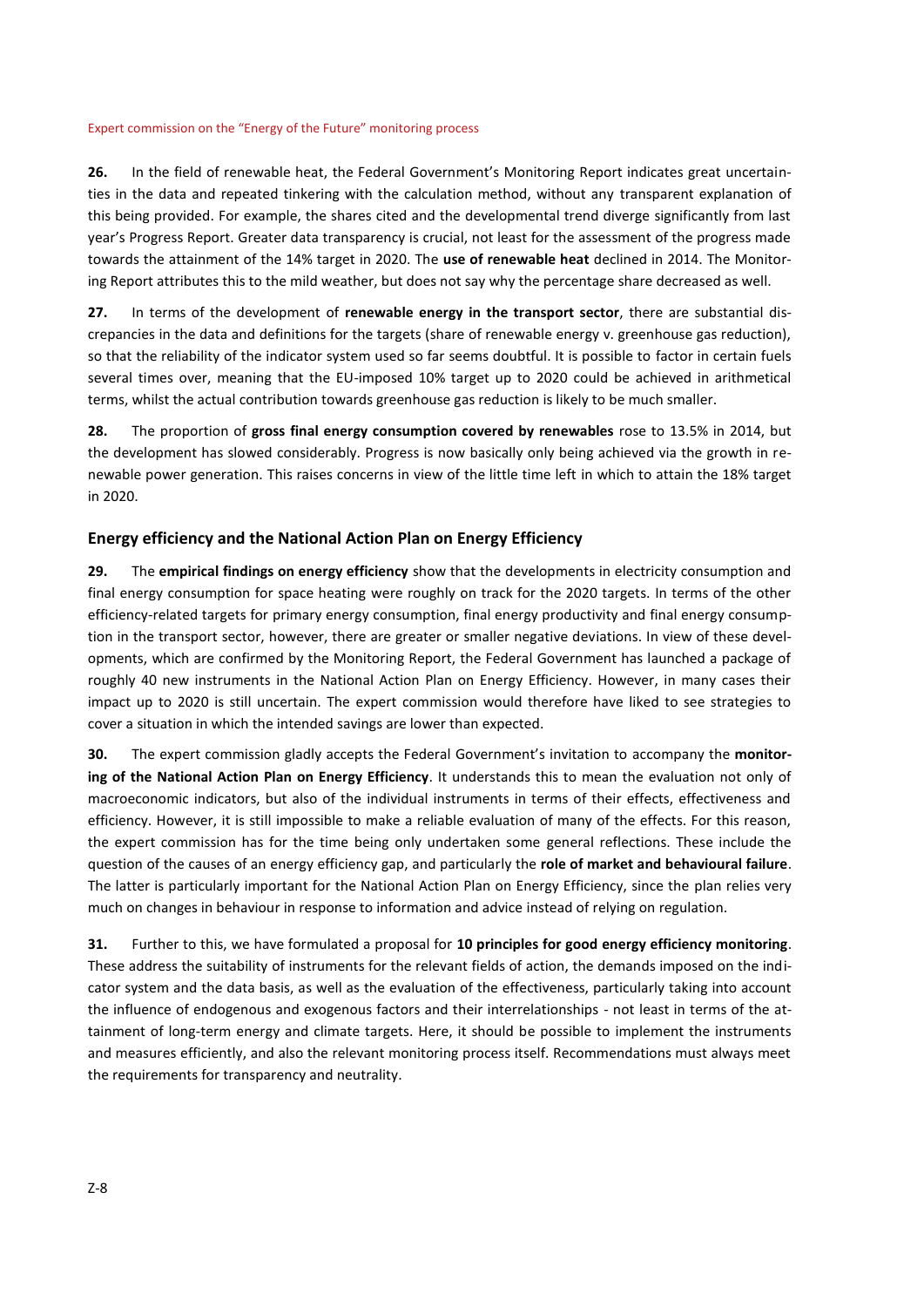Good energy efficiency monitoring

- (1) identifies the useful instruments in line with the criterion of the relevant fields of action,
- (2) disposes of a suitable system of indicators,
- (3) is based on a sufficiently reliable and up-to-date data basis,
- (4) has a suitable methodology to assess the effectiveness of instruments and measures, particularly taking into account endogenous and exogenous factors,
- (5) distinguishes between direct and indirect effects,
- (6) takes account of distributional effects,
- (7) examines whether the effect of instruments is sustainable,
- (8) reviews the efficiency of instruments and measures,
- (9) can itself be implemented efficiently,
- (10) is transparent and neutral.

**32.** Because the instruments of the National Action Plan on Energy Efficiency are still at the testing or planning stage, or just starting to be implemented, results-oriented ex-post monitoring of the Plan is not possible at present. Table 1 and Table 2 take the example of selected instruments and show an **attempt at a schematic application of these principles**. The tables can be viewed as a basic model of an evaluation matrix; to back it up, it would be necessary to undertake more or less detailed model calculations, (data) surveys, etc. for the various instruments. A key question here is how the development would have taken place without the measure (determining the baseline or reference development) and what overlaps there are with other measures and external factors. At this point, this must be left for further studies.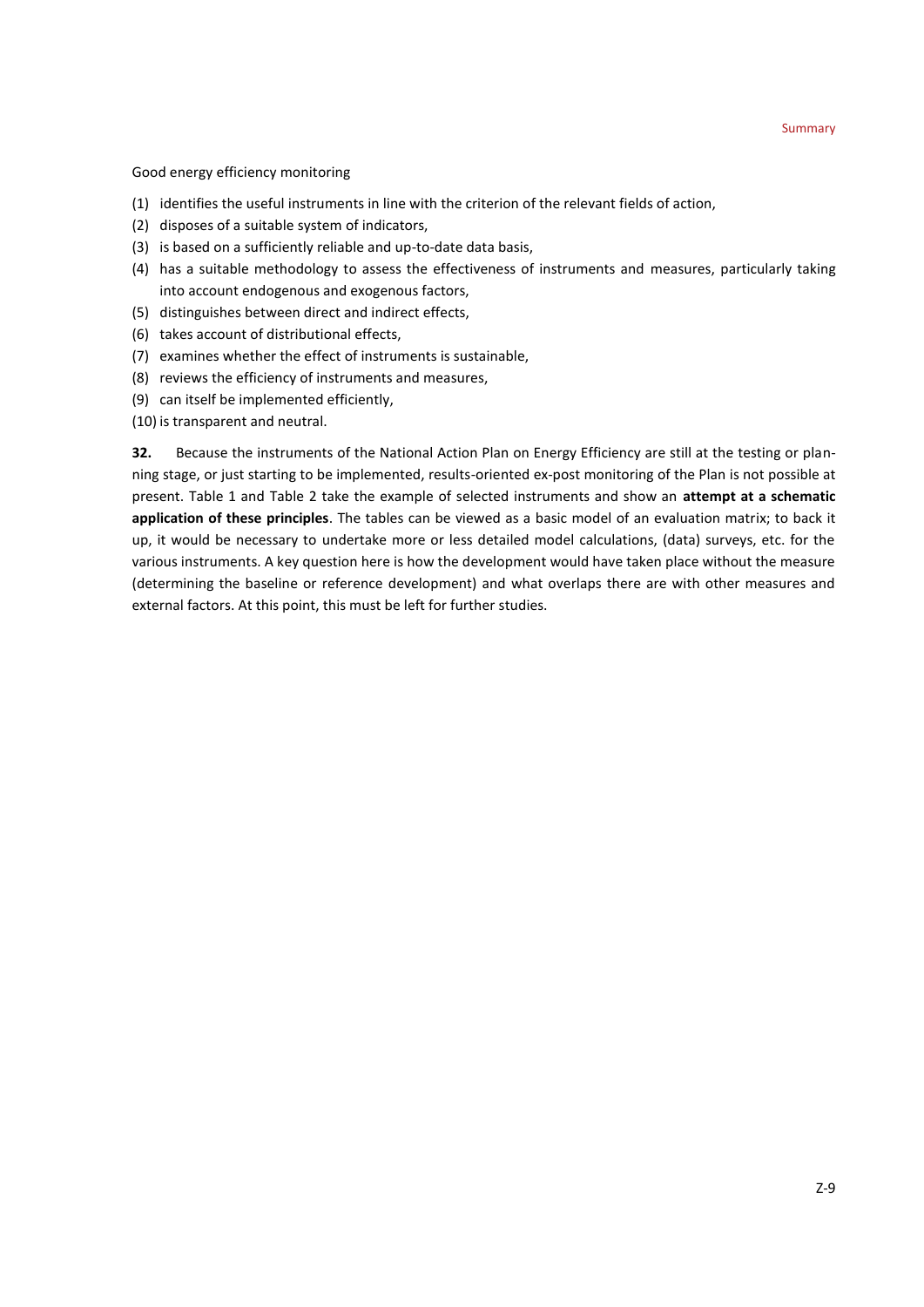|                                                                                    |                                                                                    | <b>National Top Runner</b><br><b>Initiative</b>                                                                                                                                                                         | <b>Legal requirement for</b><br>energy audits<br>for non-SMEs<br>(Article 8 of the EED)                                                                                 | <b>Auction model for</b><br>energy,<br>and specifically electrici-<br>ty efficiency                                                   | <b>Further development of</b><br>the KfW energy efficien-<br>cy programmes                                         |
|------------------------------------------------------------------------------------|------------------------------------------------------------------------------------|-------------------------------------------------------------------------------------------------------------------------------------------------------------------------------------------------------------------------|-------------------------------------------------------------------------------------------------------------------------------------------------------------------------|---------------------------------------------------------------------------------------------------------------------------------------|--------------------------------------------------------------------------------------------------------------------|
| Characteristics and results of the measures/instruments expected by the government | <b>Brief description</b>                                                           | Consumer awareness<br>campaign, training of<br>retail sales staff; dialogue<br>with manufacturers                                                                                                                       | Requirement to intro-<br>duce regular<br>energy audits;<br>1st audit by 5 December<br>2015; thereafter every 4<br>years                                                 | "STEP up!" auction model<br>(electricity efficiency<br>potential)                                                                     | Interest-rate reduction;<br>entry standard<br>(10% reduction);<br>premium standard<br>(30% reduction)              |
|                                                                                    | Character of the<br>instrument                                                     | Advice, information,<br>motivation                                                                                                                                                                                      | Obligation under regula-<br>tory law                                                                                                                                    | Competition-based<br>development of efficien-<br>cy                                                                                   | Financial incentives for<br>investments in manufac-<br>turing<br>equipment/processes                               |
|                                                                                    | <b>Target group</b>                                                                | Manufacturers, retailers<br>and consumers                                                                                                                                                                               | Companies with more<br>than 250 employees<br>or annual turnover of<br>more than €50m and<br>total balance sheet of<br>more than €43m: a total<br>of around 50,000 firms | Companies, energy<br>service providers, munic-<br>ipal utilities, energy<br>cooperatives and other<br>stakeholders                    | Companies in<br>trade and industry,<br>contractors and profes-<br>sional service providers                         |
|                                                                                    | <b>Affected</b><br>energy sources                                                  | Electricity                                                                                                                                                                                                             | All energy sources                                                                                                                                                      | Electricity                                                                                                                           | All energy sources, focus<br>on electricity                                                                        |
|                                                                                    | <b>Status of instrument</b>                                                        | Auction by BAFA in<br>August 2015; project to<br>run till end of 2018,<br>possibly end of 2020                                                                                                                          | <b>Energy Services Act</b><br>adopted by Bundestag on<br>5 February 2015                                                                                                | "STEP up!" pilot phase<br>from 2015; support by<br>"Competitive auction<br>model" WG of Energy<br><b>Efficiency Platform</b>          | Implementation by KfW<br>in 2015; funding for<br>investment ensuring at<br>least 10% or 30% energy<br>conservation |
|                                                                                    | <b>Next steps</b>                                                                  | Continuation of stake-<br>holder dialogue; exter-<br>nally moderated dialogue<br>process with equipment<br>manufacturers, retailers<br>and consumers; funding<br>volume:<br>€6m p.a. for consortium<br>winning contract | If audit not undertaken,<br>fine of €50,000;<br>exemption from audit<br>requirement if ener-<br>gy/eco-management<br>audit scheme in place<br>(EMAS)                    | Planning: up to 2018<br>auctions totalling approx.<br>€300m;<br>if system works, continu-<br>ation, development,<br>perhaps expansion | Expansion of cooperation<br>with Länder funding<br>institutes                                                      |
|                                                                                    | <b>Expected energy saving</b><br>in PJ                                             | 85.0                                                                                                                                                                                                                    | 50.5                                                                                                                                                                    | 26.0-51.5                                                                                                                             | 29.5                                                                                                               |
|                                                                                    | <b>Expected</b><br><b>GHG reduction in million</b><br>t CO <sub>2</sub> equivalent | 5.1                                                                                                                                                                                                                     | 3.4                                                                                                                                                                     | $1.5 - 3.1$                                                                                                                           | 2.0                                                                                                                |
|                                                                                    | Evaluation/<br>monitoring planned                                                  | Contract to cover moni-<br>toring of target attain-<br>ment, effect and eco-<br>nomic viability                                                                                                                         | No requirement that<br>companies report; only<br>random checks by BAFA<br>in 20% of companies                                                                           | Planned                                                                                                                               | Planned                                                                                                            |

## **Table 1: Evaluation scheme for a monitoring of the instruments used by the Federal Government to boost energy efficiency - Part 1**

Source: Own presentation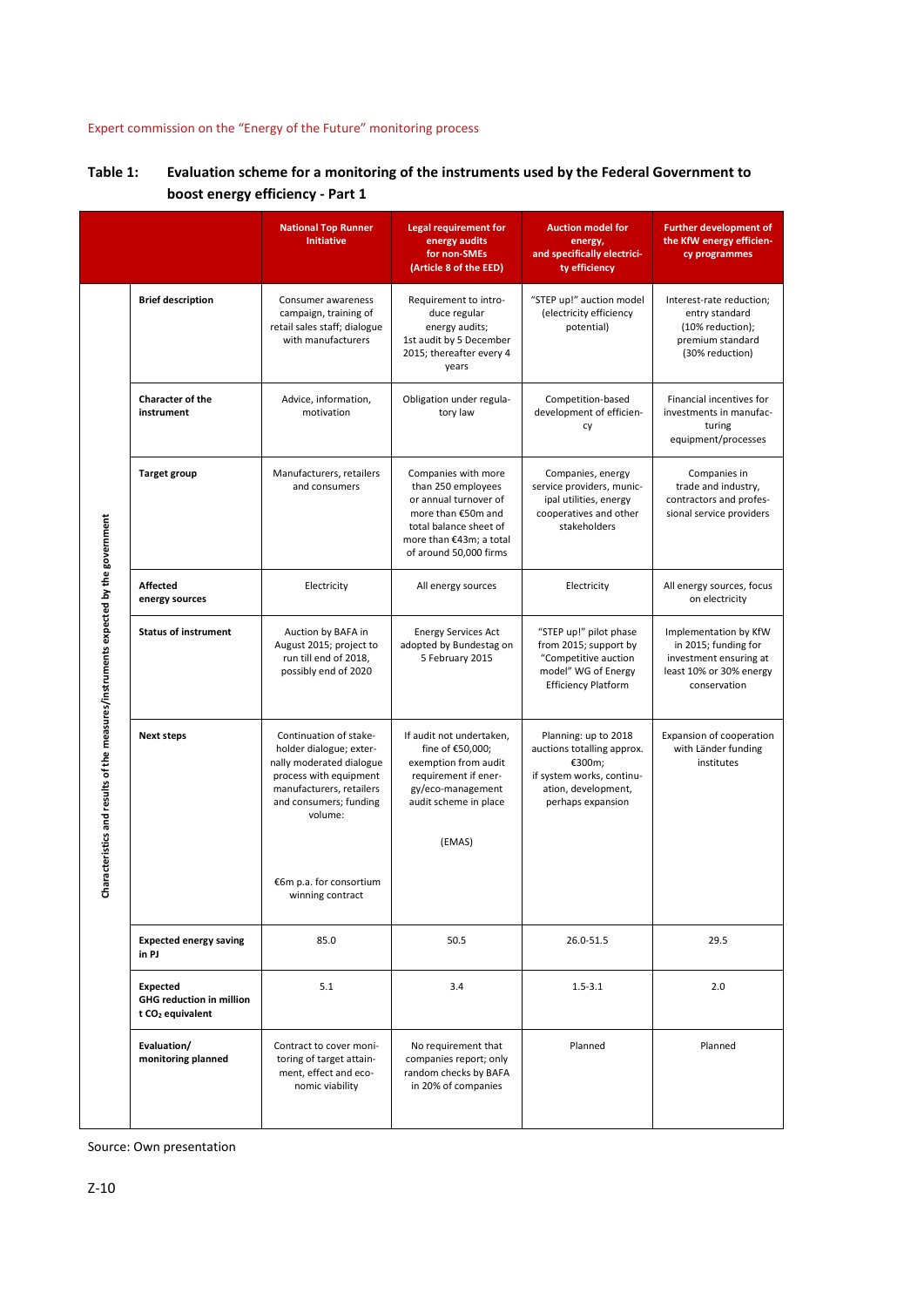|                                      |                                                                                                                                  | <b>National Top Runner</b><br><b>Initiative</b>                                                                                                                                                                    | <b>Legal requirement for</b><br>energy audits<br>for non-SMEs<br>(Article 8 of the EED)                                                                    | <b>Auction model for</b><br>energy,<br>and specifically electrici-<br>ty efficiency                                                                                                      | <b>Further development of</b><br>the KfW energy efficien-<br>cy programmes                                                                             |
|--------------------------------------|----------------------------------------------------------------------------------------------------------------------------------|--------------------------------------------------------------------------------------------------------------------------------------------------------------------------------------------------------------------|------------------------------------------------------------------------------------------------------------------------------------------------------------|------------------------------------------------------------------------------------------------------------------------------------------------------------------------------------------|--------------------------------------------------------------------------------------------------------------------------------------------------------|
| Principles for efficiency monitoring | <b>Addressing relevant</b><br>fields of action                                                                                   | Yes, electricity consump-<br>tion is directly addressed                                                                                                                                                            | Yes, energy efficiency<br>in general                                                                                                                       | Yes, electricity consump-<br>tion is directly addressed                                                                                                                                  | Yes, energy and specifi-<br>cally electricity efficiency                                                                                               |
|                                      | Availability of suitable<br>indicators                                                                                           | Level of diffusion of the<br>"promoted"<br>top runner appliances                                                                                                                                                   | Yes, on the basis of<br>reports on audit<br>(but only random checks)                                                                                       | Number of participating<br>companies<br>together with price and<br>conservation data of<br>measures                                                                                      | Only via evaluation of<br>KfW data on beneficiary<br>companies and measures                                                                            |
|                                      | Reliable and up-to-date<br>data basis                                                                                            | Sales figures for<br>top runner appliances<br>available                                                                                                                                                            | Yes, on the basis of<br>reports on audit<br>(but only random checks)                                                                                       | Data available with<br>results of auction model                                                                                                                                          | Yes, if all relevant funding<br>data are available for<br>assisted measures and<br>their results                                                       |
|                                      | <b>Methods to evaluate</b><br>effectiveness of<br>measures/instruments<br>taking account of endog-<br>enous/exogenous<br>factors | Define reference devel-<br>opment;<br>broad-based impact of<br>instrument:<br>dissemination of infor-<br>mation,<br>target groups reached;<br>interaction with<br>other instruments (e.g.<br>Eco-Design Directive) | Survey of implementa-<br>tion of potential,<br>if reports to BAFA make<br>no statement in this<br>regard;<br>potentially high interac-<br>tion with EU ETS | Reference development<br>regarding the measures<br>which won the auction;<br>scope of participation in<br>the auction;<br>before and after analyses<br>on the basis of corporate<br>data | Reference development<br>for the assisted<br>measures;<br>before and after analyses<br>on the basis of<br>corporate data; interac-<br>tion with EU ETS |
|                                      | <b>Distinction between</b><br>direct and indirect<br>effects                                                                     | Direct:<br>market penetration of<br>top runner appliances;<br>indirect effects rather<br>weak                                                                                                                      | Direct:<br>savings;<br>no significant indirect<br>effects<br>apparent                                                                                      | Direct:<br>savings;<br>no significant indirect<br>effects<br>apparent                                                                                                                    | Direct:<br>savings;<br>no significant indirect<br>effects<br>apparent                                                                                  |
|                                      | Taking account of<br>distributional effects                                                                                      | Presumably low;<br>may depend on costs of<br>top runner appliances                                                                                                                                                 | Distributional effects<br>within sectors (SMEs v.<br>non-SMEs)                                                                                             | Regarding diversity of<br>players<br>depends on<br>auction model                                                                                                                         | Only limited<br>distributional effects                                                                                                                 |
|                                      | Taking account of long-<br>term effects                                                                                          | Durability of<br>instrument;<br>comparative studies                                                                                                                                                                | Long-term effects<br>probable due to regular<br>audit                                                                                                      | Dependent on durability<br>of auction programme                                                                                                                                          | Implicitly given in the<br>case of long-term in-<br>vestment projects                                                                                  |
|                                      | <b>Efficiency of measures</b><br>and instruments                                                                                 | Costs of project are<br>comparatively low;<br>efficiency depends on<br>effectiveness                                                                                                                               | Costs probably low;<br>efficiency depends on<br>energy conservation;<br>potentially high efficiency                                                        | Basically high;<br>depending on type and<br>scope of<br>auction and participants                                                                                                         | Funding volume low if<br>interest rate low; effi-<br>ciency depends on free-<br>rider effects                                                          |
|                                      | <b>Efficiency of monitoring</b>                                                                                                  | Only in the case of<br>limited funding (possibly<br>responsibility of project<br>contractor)                                                                                                                       | High where reliable data<br>available from reports                                                                                                         | Comparatively favourable<br>due to high data availa-<br>bility                                                                                                                           | Depending on data<br>situation favourable, but:<br>estimate of free-rider<br>effects                                                                   |
|                                      | <b>Transparency and</b><br>neutrality of monitoring                                                                              | Rather difficult with<br>regard to transparency in<br>case of soft instruments                                                                                                                                     | Dependent on securing<br>and implementing<br>random checks                                                                                                 | High in case of public<br>auction processes                                                                                                                                              | High where data availa-<br>ble for assisted measures                                                                                                   |

## **Table 2: Evaluation scheme for a monitoring of the instruments used by the Federal Government to boost energy efficiency - Part 2**

Source: Own presentation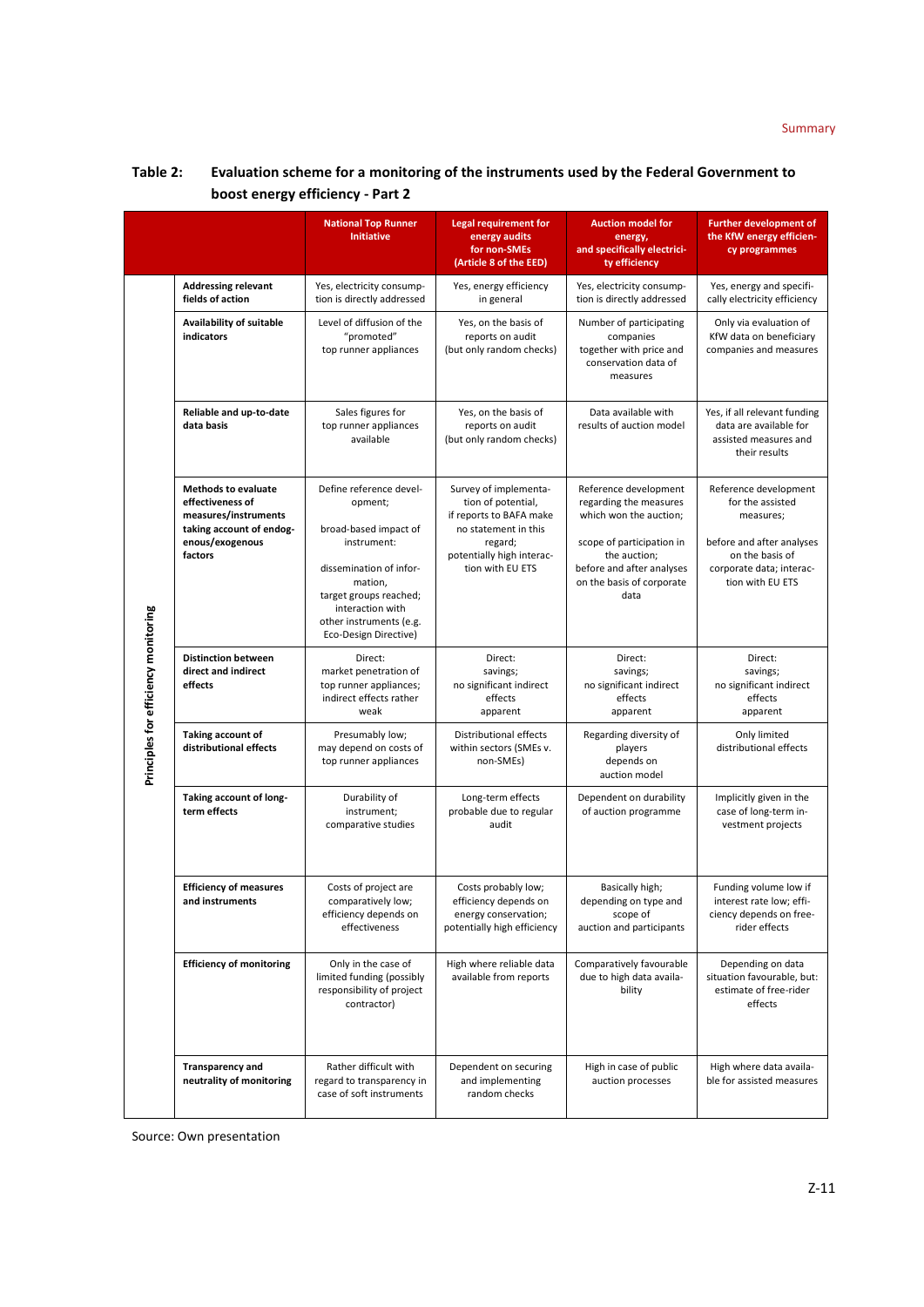## **Transport**

**33.** The chapter on transport was not available to the expert commission in the draft of the Monitoring Report sent by the Federal Ministry for Economic Affairs and Energy on 5 November 2015. The expert commission is therefore unable to comment on it. Nevertheless, some general points can be made about transport on the basis of the known developments. Further **comments could be made** in a separate report or in the statement on the 2016 Monitoring Report.

**34.** The increase in **final energy consumption in transport** in 2014 marks a further setback in terms of the Energy Concept target, which provides for a 10% cut in final energy consumption by 2020 from 2005 (cf. Figure 3). This development is due both to passenger and to freight transport on the roads. Both sectors registered an increase in the overall distance travelled to the highest ever figures in the history of the Federal Republic, and this was not offset by progress on efficiency. Here, a significant role is played by rebound effects between improved vehicle efficiency and distance travelled, as well as between improved vehicle efficiency and an increase in vehicle weight and engine power.



**Figure 3: Development of final energy consumption in transport in Germany from 1991 to 2014, and targets for 2020 and 2050**

Source: Own presentation

**35.** In view of the current development, the attainment of the 2020 target is now but a far-distant prospect. Various scenarios suggest that, even with additional measures, it will still be missed. The Climate Action Programme is currently focused on freight transport and will not close the gap. The expert commission continues to take the view that the **target attainment in the transport sector** is not being taken seriously enough. This is also reflected in the fact that no measures which might remedy the problem are apparently being prepared. A further indication is the fact that the Federal Government only expects a 10% drop in energy consumption by 2030, according to its 2014 Progress Report. Particularly in the light of the recently discovered irregularities in

1991 1995 2000 2005 2010 2014 2020 2050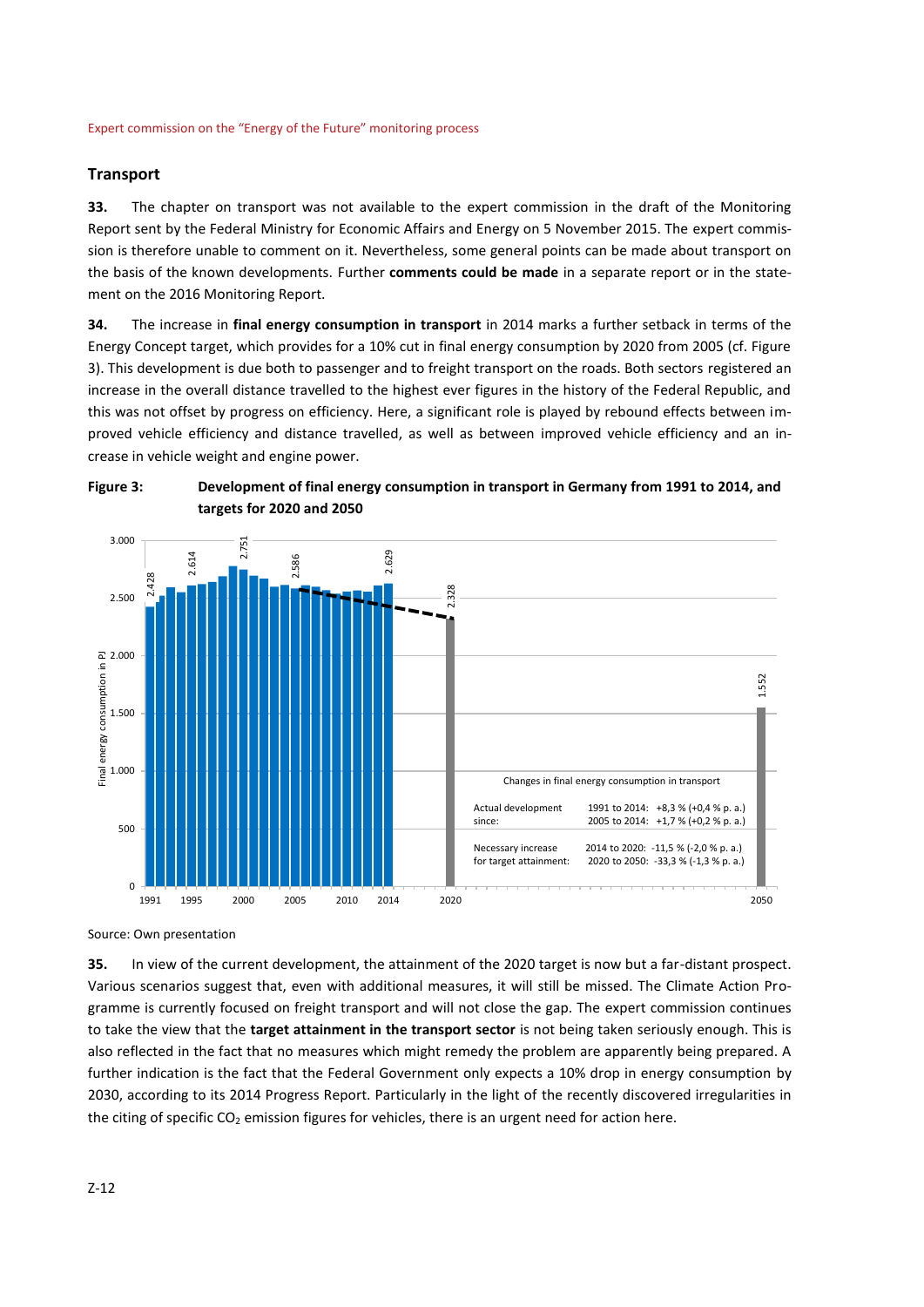**36.** It is necessary to review the existing instruments to reduce emissions and energy consumption in the transport sector and to develop them further in order to incentivise further reductions. In addition to this, it is also necessary to consider the introduction of new instruments. Here, the expert commission believes that the **Mobility and Fuel Strategy,** focussing on fuels and technical options, does not go far enough. A multimodal, integrated strategy for the mobility system with quantitative targets is required; this must coordinate infrastructure planning, spatial planning, policy instruments, design of local passenger transport and intermodal transport concepts.

**37.** Further to this, account needs to be taken of **technology trends in the transport sector**. For example, developments in battery technology are crucial for the success or failure of battery-driven electric vehicles. If Germany is to be a lead market for electric mobility, changes to its infrastructure will be needed. For longrange use and, particularly, for freight haulage, however, fuel cell propulsion is currently the most promising technology. Here, the development of infrastructure is even more crucial, since these vehicles rely on a refuelling infrastructure for hydrogen.

## **Electricity industry**

**38.** In terms of security of supply, the expert commission welcomes the development of a statistical **indicator for power balance** in line with developments in other European countries. At the same time, it can understand that it is not possible to publish any figures yet, since the relevant studies and calculations are still ongoing.

**39.** In the draft CHP Act, the Federal Government proposes a **redefinition of the required share of CHP**. Whereas the relevant indicator currently refers to total net electricity generation, in future it is to refer to controllable electricity generation. The act is thus de facto not aiming at a further quantitative increase in CHP electricity, but is primarily aiming at a fuel switch from coal to gas. The increased share of renewable energy and its limited suitability for CHP will further weaken the CHP expansion target. In the view of the expert commission, this clarifies the priority-setting between the expansion target for renewable energy and the expansion target for CHP in favour of renewable energy. The consequence of this is that the heat-driven operation of CHP installations will in future drop significantly in favour of back-up electricity generation for renewables.

**40.** The expert commission shares the view expressed in the Monitoring Report that the **grid expansion is lagging behind the needs of the energy transition**. One first field is that of the original 24 grid expansion projects cited in the Power Grid Expansion Act of 2009 (so far, only expansion project no. 22 has been cancelled). The extent of the delays in these projects becomes clear in Figure 4. There are four curves. The "original path" illustrates the timetable envisaged in 2009. Further to this, updated time curves have been added in, and for 2015 a best-case scenario has been included. At the end of 2014, only 367 km had been finished, more than 100 km less than forecasted in 2013, and more than 450 km less than originally planned. Further to this, the expert commission would like to point out that the onshore expansion of the power grid needs to be coordinated better with the offshore expansion, as otherwise it will be possible to feed offshore wind power to the transformers on the coast, but only some of it will be able to make it through to the centres of consumption.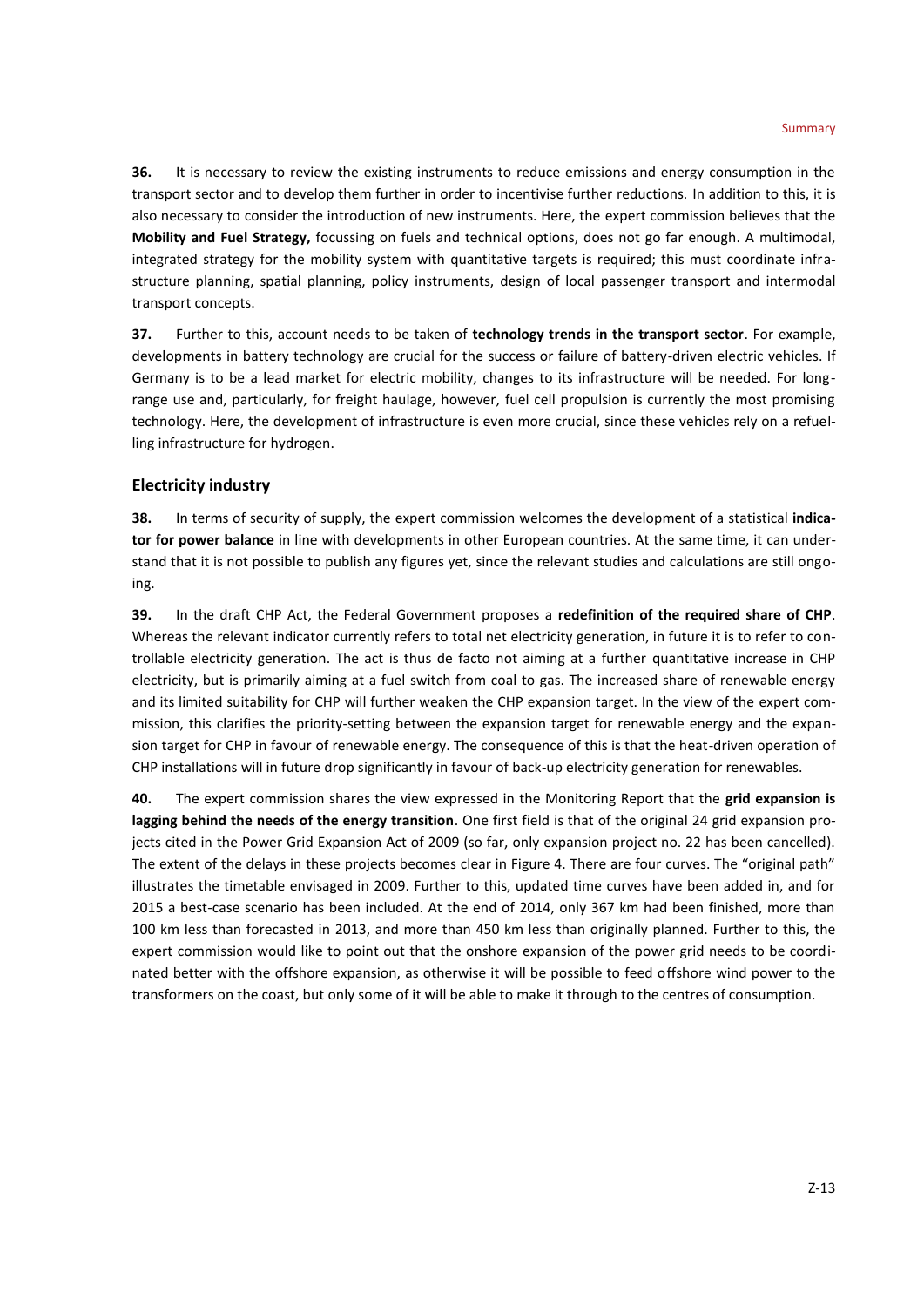



Source: In-house calculations based on BNetzA (2015a)

**41.** On 27 August 2015, the Federal Ministry for Economic Affairs and Energy presented its draft Act on the Further Development of the Electricity Market (Electricity Market Act). According to this proposal, the price for electricity is to be formed freely on the market in line with competitive principles. "The level of electricity prices on the electricity wholesale market shall not be restricted by regulation." There are only a few observers who assume that this self-imposed restriction in energy policy is sufficiently durable for private-sector investment decisions to be able to rely on it. In the case of the electricity **market design 2.0**, the expert commission therefore shares the frequently heard scepticism regarding the promises by policymakers to keep out of price formation on the wholesale electricity market in future. This promise does not provide a reliable basis for the market participants, not least because the strategic reserve is implicitly designed to create a new possibility for regulatory influence on price formation.

**42.** In view of the planned legislation to digitise the energy transition, the expert commission has looked at the issue of **smart energy**. However, it is not possible to derive any recommendations at the current point in time.

## **Energy prices and energy costs**

**43.** In terms of the affordability of the electricity supply, the expert commission welcomes the Federal Government's efforts to slow the further **rise in expenditure by end-users**. Successes are apparent in the reference period, but on the other hand there are also signs that the rise in expenditure could accelerate again. One indication of this is the current draft of the CHP Act with implicit carbon avoidance costs of more than €300/t. A further indication is the decision on priority for underground cables as the ultra-high voltage grid is expanded. The expert commission recommends to the political decision-makers not to lose sight of the aspect of affordability, particularly in view of the innumerable wishes and demands which would entail further expenditure.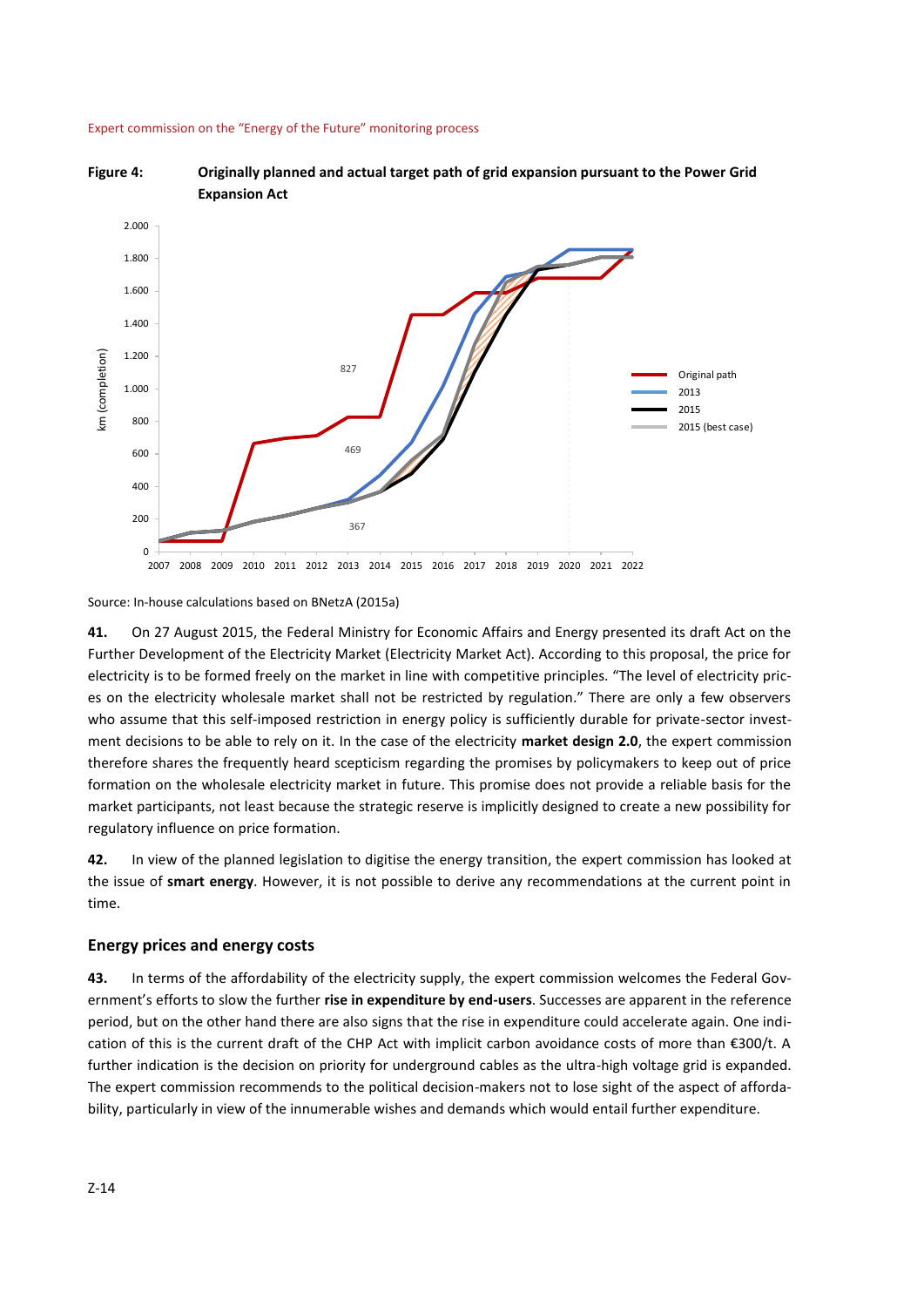**44.** For this reason, the expert commission again argues in favour of taking **aggregated end-user expenditure on electricity** as an indicator for the affordability of electricity in macroeconomic terms, and again provides a detailed overview of this, although some of the figures are provisional. Absolute end-user expenditure dropped slightly in the reference period. This means that, at present, the energy transition is developing in a slightly positive way in the eyes of private, commercial and industrial consumers. However, a closer look shows that this is chiefly due to the drastic fall in spending on "generation and sales". This item has almost halved since 2010. The causes of this are to be found in the sales of non-renewable electricity, which have fallen by over a fifth, and the ongoing fall in wholesale prices. The collapse in wholesale prices is only partly due to the "merit order" effect, i.e. only partly driven by the energy transition. The wholesale prices are largely determined by the development of international prices for primary energy sources (coal and gas) and the carbon dioxide price.

**45.** The indicator proposed by the expert commission - the **share of end-user expenditure on electricity in nominal GDP** - fell slightly to 2.4% in the 2014 reference period (€70 billion) (cf. Figure 5). End-user spending on heat and transport has mainly fallen due to the international development in oil and gas prices. This amounted to 3.5% for heat in 2013 (€100 billion), and around 2.8% for transport in 2014 (€83 billion). For 2013, the total proportion of end-user spending on energy amounted to about 9.0% (€255 billion).



**Figure 5: Proportion of GDP accounted for by end-user spending on electricity**

**46.** In the last statement, the concept of **real unit energy costs** was introduced to monitor the burden on companies caused by energy costs. The Federal Government is recommended to make more use of real unit energy costs. In this regard, this statement presents further developments. Based on a decomposition, the question of what "drivers" were responsible for the development of real unit energy costs in the German and European goods-producing sector is answered. It was found that increased real unit energy costs are mainly down to secondary energy sources. Increased added value counteracts this effect. It can also be seen that the German energy transition has little effect on some real unit energy costs in domestic industry. It is also notable that the product group "electricity, gas, district heating", which is important in the context of the energy transition, generated a lower rise in costs in Germany (at least until 2011) than in Europe. The tertiary sector is also investigated in more detail. Real unit energy costs in the services sector rose by less than in the primary and secondary sector.

**47.** The real unit energy costs indicator is being developed to include "indirect", i.e. energy costs embedded in intermediate inputs. These have been increasing on a very broad basis for years, and are (now) much more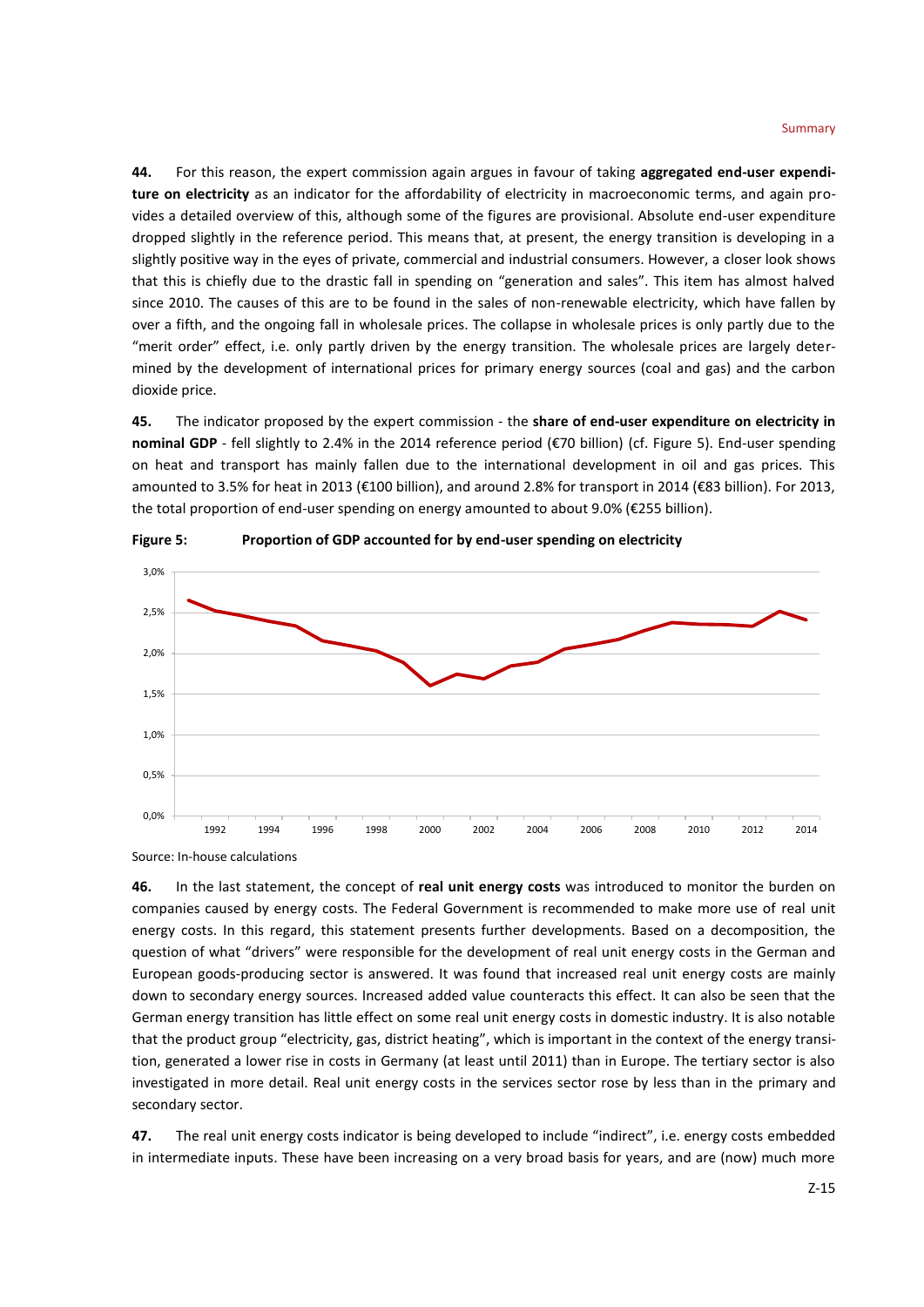significant for most sectors than "direct" energy costs. This is true, for example, of the goods-producing sectors. The **indirect energy costs** in the six key goods-producing sectors studied by us in greater depth amount to between €5 and 11 billion per sector, and are thus in some cases higher than the direct energy costs, which only amount to €2 to 8 billion per sector.

**48.** The real unit energy costs indicator becomes meaningful especially in the transnational view. The comparison of the German **total real unit energy costs** with the European average in Figure 6 illustrates three things here: domestic total real unit energy costs in the relevant sectors are structurally at a lower level than in Europe. Secondly, total real unit energy costs in Europe have seen a more dynamic upward development over the period than in Germany. And, thirdly, Germany easily outperformed the European average following the last economic crisis in terms of reducing total real unit energy costs. The reason for the latter factor is that the relevant sectors of the German goods-producing industry were generally able to expand their added value between 2008 and 2011, and at the same time to reduce total energy costs. In the European average, in contrast, total energy costs fell by less in some cases, and in particular the added value by industry did not develop as well as in Germany. "Total energy costs", or the yardstick of "total real unit energy costs" proposed by us, are thus more favourable for German goods-producing sectors than for the European average.





Source: In-house calculations based on WIOD data

**49.** In addition to the energy costs in the manufacturing sector/goods-producing sector, **energy costs in the German services sector** are also analysed. Between 1995 and 2011, average direct real unit energy costs in the services sector rose by less than in the primary or secondary sector. This means that service providers are less affected by the general increase in energy cost burdens in the German economy.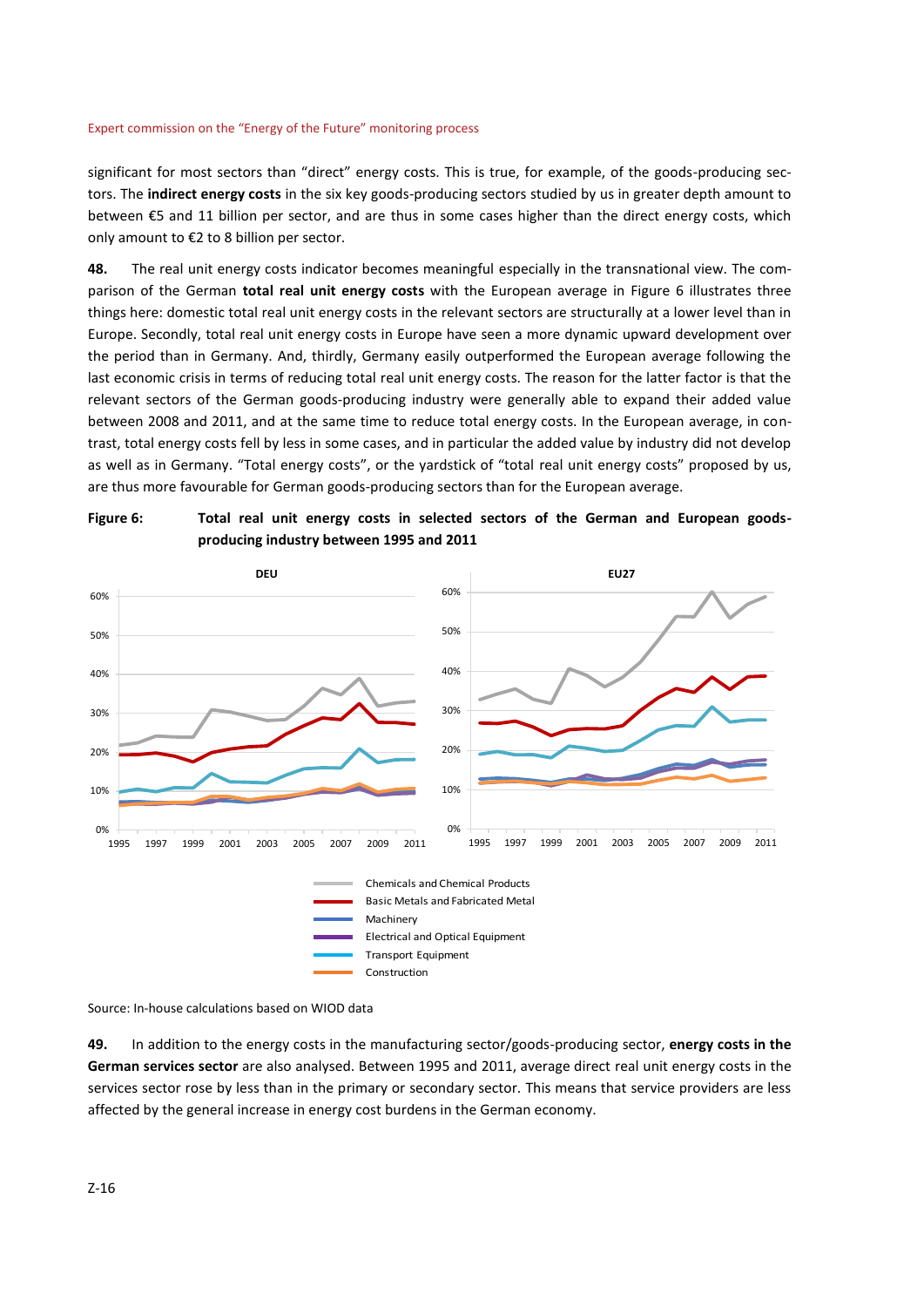**50.** As the Monitoring Report on the energy transition shows, a lack of **data** prevents a more up-to-date comparison of international real unit energy costs. The expert commission therefore makes a proposal to update the data basis.

## **Macroeconomic and societal impact of the energy transition**

**51.** Many measures entailed by the energy transition involve additional costs. For policymakers, it is very **important to share these costs fairly** amongst various groups of the population and businesses. The expert commission has already commented on this in detail in its preceding responses, and addresses the issue once again here. Corresponding considerations should play a greater role at policy level with regard to the future shape of the energy transition.

**52.** This statement does not aim to develop a comprehensive solution for this problem, but to provide examples of **how the distributional effects might be handled** on a scientific basis. In redistribution debates, the first consideration should be whether the status quo can be improved in terms of pareto efficiency. In this case, it is possible to improve the situation of a group or of individuals without anyone else needing to be worse off. The report presents a few examples, some of which offer considerable potential for improvement. For example, if it is possible to cut the overall rental costs (including heating) by **retrofitting buildings**, the landlord will not suffer any disadvantage, because he can recoup the refurbishment costs via the basic rent, and the tenant will benefit from the lower overall rental costs (including heating). However, many measures in the context of the energy transition cannot be financed in this way. Taking the retrofitting of buildings as an example, nonrecoverable costs can arise which have to be borne by the landlord (if the basic rent is too low), tenant (higher overall rent including heating costs) or taxpayer (state subsidies). This represents a central conflict of redistribution. The Federal Government should therefore analyse the pareto inefficiencies and develop proposals for solutions.

**53.** There are also distributional effects **at company level**. Whilst the construction sector in particular will profit from refurbishment work, energy suppliers will lose out. Quantitative analyses can highlight the distributional effects between sectors. We provide an example for this. The expert commission takes the view that such a structured understanding of the distributional effects is a key factor for the success of the energy transition.

**54.** In last year's statement, the expert commission took a critical view of the statements by the Federal Government regarding the effects of the energy transition on **growth and jobs**, and particularly objected to the methodological approach taken. Since the 2015 Monitoring Report simply repeats the statements from last year, the expert commission feels the need to take up this issue once again, and presents the findings of an investigation on the economic impact of the Renewable Energy Sources Act. The growth effect is mainly due to the fact that the investment triggered by the Act is largely funded by differential costs, most of which will be refinanced by the end-users in the form of the EEG surcharge in the coming years.

**55.** Figure 7 shows the **effects of the Renewable Energy Sources Act** as a percentage change in GDP in the energy transition scenario compared with the counterfactual scenario. Basically there is a build-up phase and a financing phase. The build-up phase between 2000 and 2014 is characterised by ongoing build-up of additional capacity, high investment in renewable energy installations and related secondary effects. The differential costs initially rise slowly, but increase in volume from 2010 on. The balance of exports and the avoided energy imports initially assume a subordinate role. The curve showing the resulting overall effect (solid line) is above zero until 2014 and attains a peak value of 0.9% of GDP in 2010. Without the Renewable Energy Sources Act, the growth effect would have been correspondingly lower. The growth effect is mainly due to the fact that the differential costs are not entirely activated in the year of the investment in renewable energy via the EEG sur-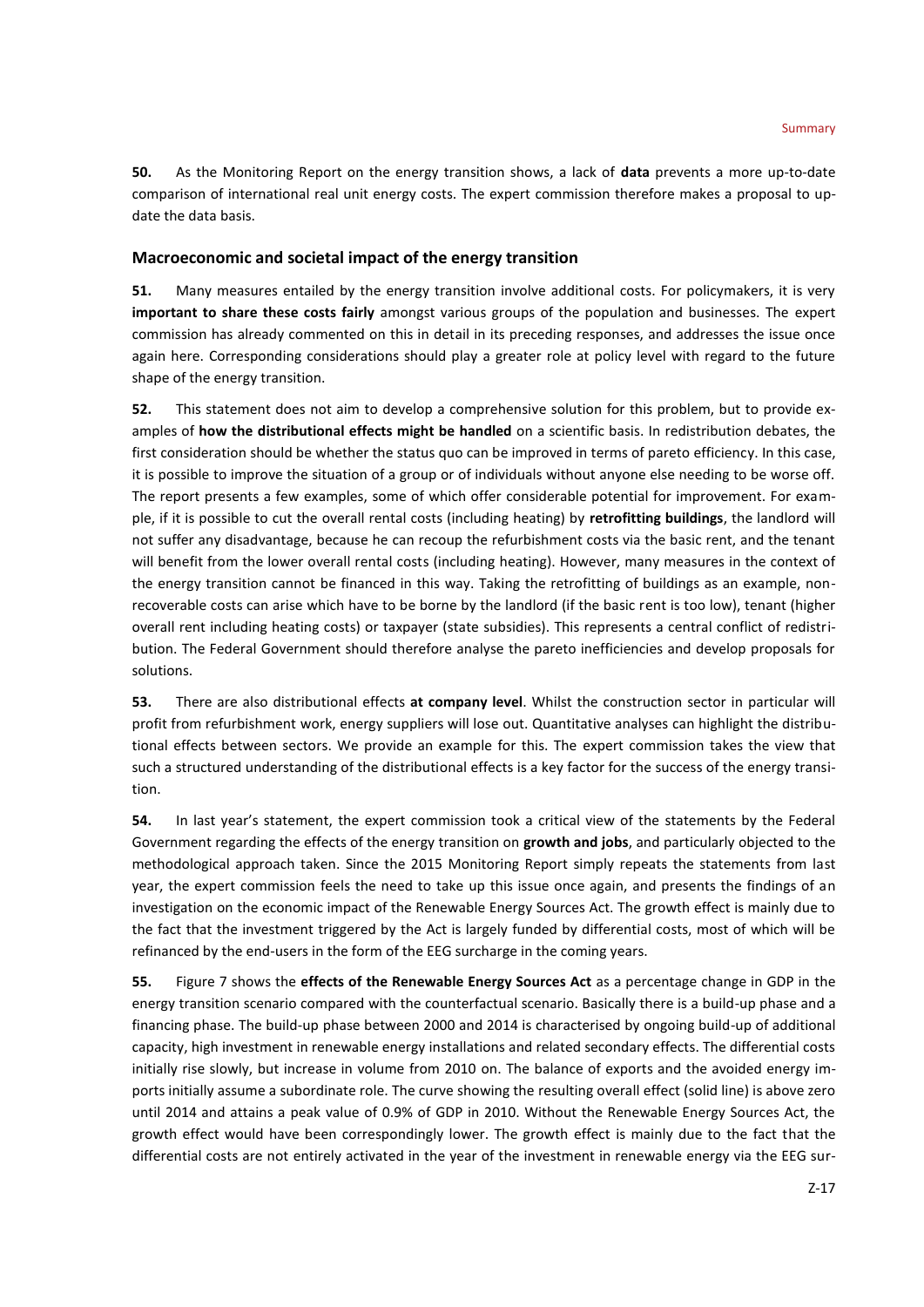charge, but generally accrue in later years. The negative growth effect of higher electricity prices on economic growth will thus only occur with some delay; initially, the positive effect dominates as a consequence of the additional demand stimulated by the investment in renewables.





Source: In-house calculations following Ensys (2015)

## **Outlook up to 2030**

**56.** In its monitoring reports and the first Progress Report of December 2014, the Federal Government concentrates on the period up to 2020. There are only five years left until then, and the expert commission therefore recommends that the analysis in future monitoring reports should be extended to **cover the period up to 2030**. One reason for this is that, since the Energy Concept was drawn up in 2010, there have been a number of changes, and current reference scenarios suggest that the 2030 climate target could be missed by a long way if no further measures are introduced.

**57.** In this context, consideration should also be given to completing the **rather non-granular target catalogue** for 2030 contained in the Energy Concept. In the Federal Government's target hierarchy, this means the addition of a core objective for energy efficiency and the inclusion of steering goals for renewable energy and energy efficiency in the fields of electricity, heat and transport. However, it is also possible to set up indicative targets at this level.

**58.** Targets can be set on the basis of existing **scenarios**, or of scenarios yet to be undertaken. On the one hand, there should be a conscious focus on robust development strategies, and, on the other, consideration should be given to what alternative approaches are feasible, should unexpected developments take place